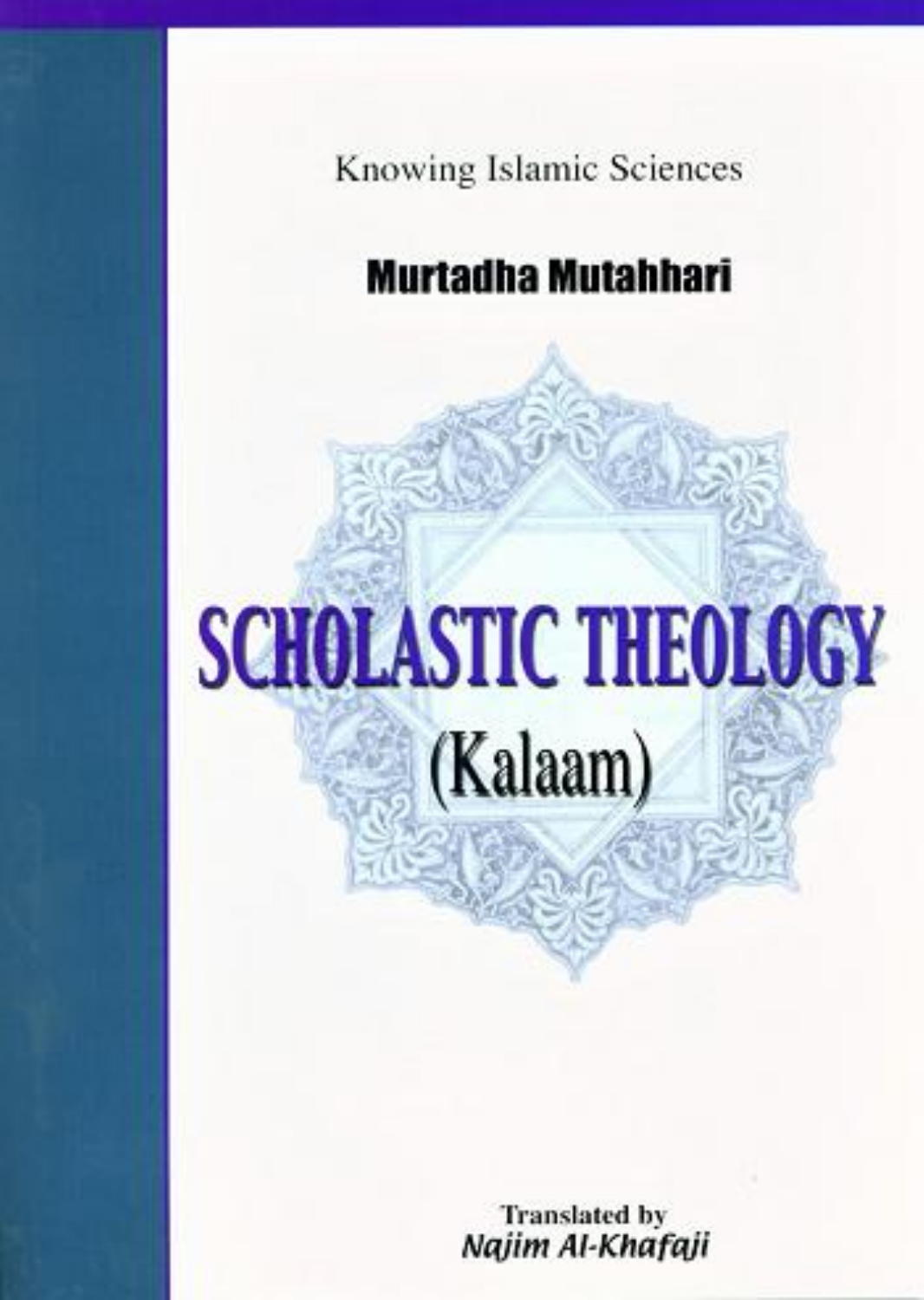|  |  |  | <b>Introduction</b> |
|--|--|--|---------------------|
|  |  |  |                     |
|  |  |  |                     |

#### **[Forward](#page-2-1)**

**[Scholarship theology](#page-7-0)** 

**[Definition](#page-10-0)** 

**[The Mu'tazilites -1](#page-14-0)** 

**[The Mu'tazilites -2](#page-18-0)** 

**[The Mu'tazilites -3](#page-24-0)** 

**[The Ash'arites](#page-28-0)** 

**[The Shia -1](#page-32-0)** 

**[The Shia -2](#page-38-0)** 

#### **Introduction**

For sometime now, we have been looking at giving the up and coming generation the attention that they deserve. Our aim is to make available to them the sort of things and literature that they identify with and like in different languages, amongst which is English. It is an undeniable fact that English has become the primary language of communication between our second generations living here in the West.

Accordingly, the Alul Bayt (a.s.) Foundation for Reviving the Heritage, London, U.K. has recognised the need for setting up a publishing house whose duty it is to translate the gems of our religious and cultural heritage to the main living languages. After discussing the idea with Hujjatul Islam as-Sayyid Jawad ash-Shahristani, the establishment of Dar Al-Hadi in London, U.K. has become a reality.

It is a known fact that many members of our younger generation aspire to become acquainted with and/or study the different disciplines taught in the conventional centres of religious learning and scholarship. And yet, it has been difficult for them to materialise this aim because of the complexity of the subject matter.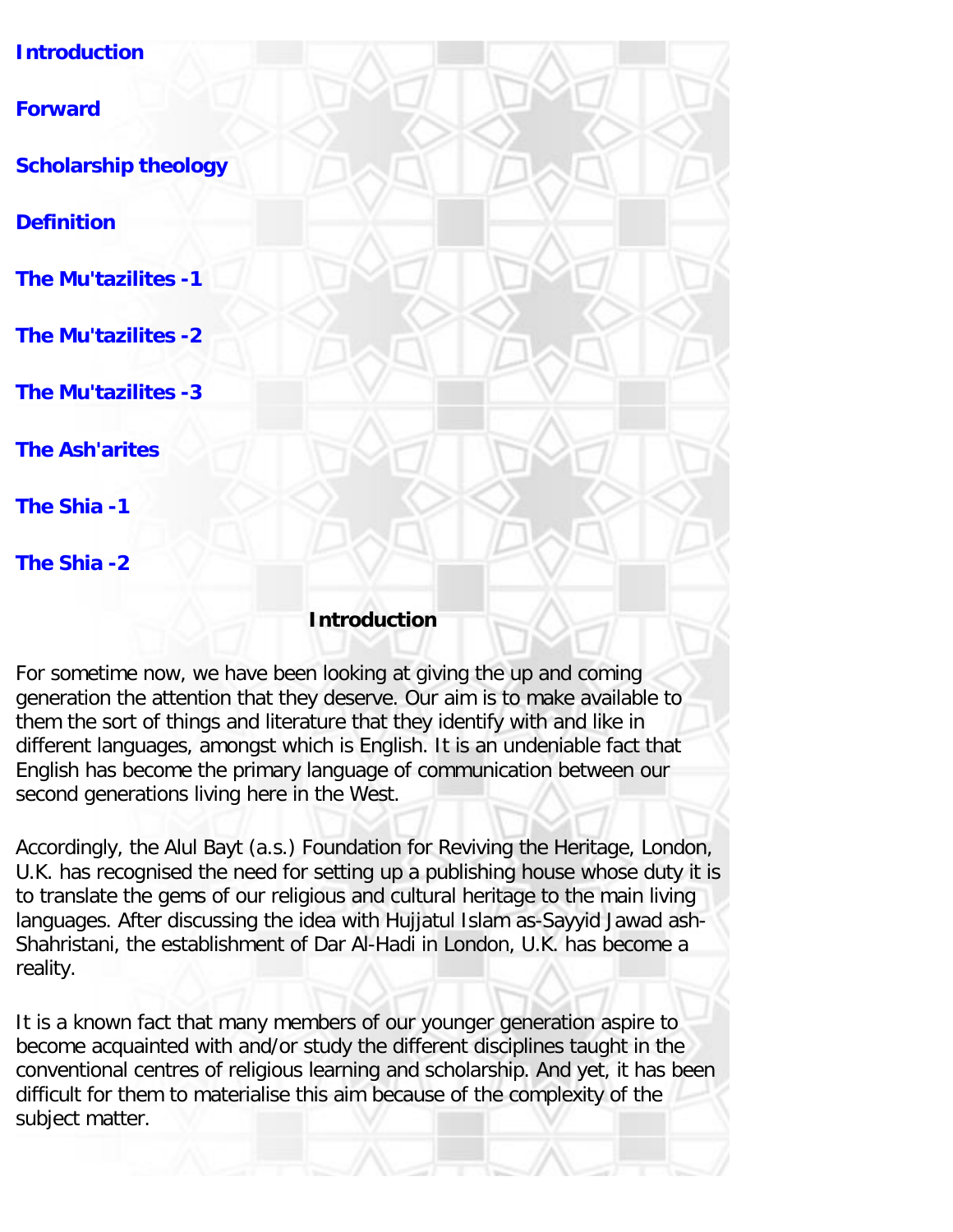However, we have been lucky enough to come across a series of books intended to untangle these often highly complex fields and make them readily discernable by the layman. The author, Martyr Murtadha Mutahhari, who is among the luminaries of our school of thought, has been known for his original thought and vast contribution to the Islamic library.

This series has been chosen to inaugurate a project that we hope will grow to satisfy a pressing need for familiarisation with such complex material, which our younger generation have heard of but yet to understand its content and objectives.

Introducing these generations to Islamic sciences in this style, which aims to unravel the vague and make meaningful the ambiguous, is our main goal.

In the end, we pray to the Almighty to make this effort of ours beneficial to those who aspire to gain this type of knowledge, and bestow success on us to produce these booklets. Our aim and hopes are to gain happiness in this world and the hereafter. And Allah is the best friend and helper.

#### **Fadhil Bahrululum**

Dar Al-Hadi Publications London, U.K. Thul Hijja, 1423 H. (February 2003)

#### **Foreword**

<span id="page-2-0"></span>It is not strange to raise the question of how can one make simpler a complex subject such as the science of kalaam or (scholastic theology)? This is what we have set out to do. In this booklet we have attempted to make the subject accessible as well as seeking to be as concise as possible.

This booklet is not only introduces the science of kalaam to the reader but attempts to answer the questions on the subject as well. As such, questions like what is exactly the science of kalaam? What is it trying to achieve? What does it deal with? Why is it called by this name? And how did it come into existence? are questions that the booklet will attempt to examine.

<span id="page-2-1"></span>However, the final say is that of the reader.

**Fadhil Bahrul Uloom**

**Lesson one Scholastic Theology**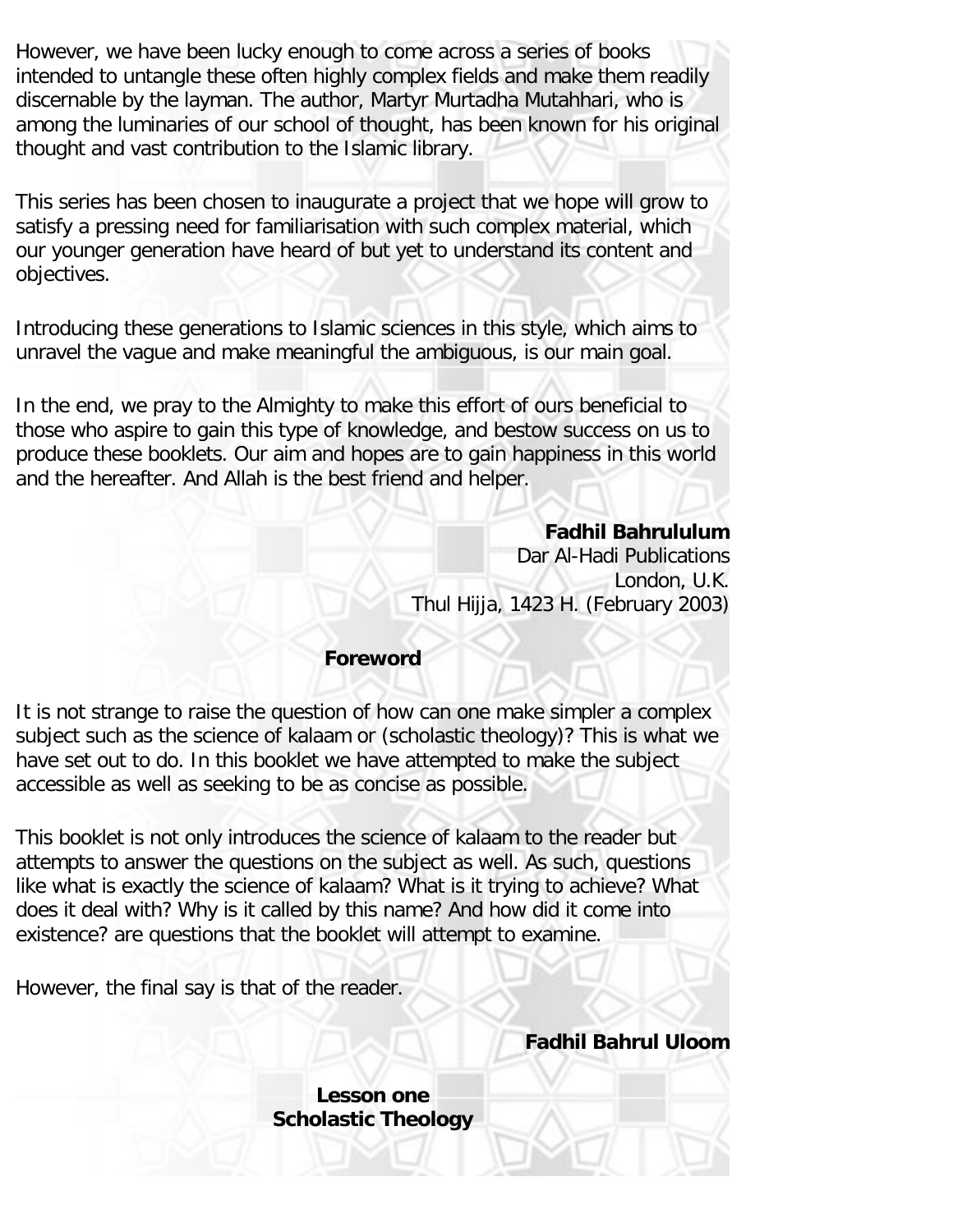The science of scholastic, or speculative, theology (kalaam) is an Islamic science. It is concerned with discussing Islamic beliefs, or what should be upheld of such beliefs from an Islamic perspective. Thus, kalaam seeks to explain the matters relating to these beliefs, advancing the evidence in support thereof and defending the same.

Muslim scholars divide the body of Islamic teachings into three categories:

**1. Beliefs**: This category deals with the questions and knowledge that one has to be familiar with and subsequently believe in, such as monotheism, the Attributes of the Creator, universal and exclusive prophethood, etc. However, Islamic schools of thought differed as to what constitutes the fundamentals of religion and thereby have to be espoused as such.

**2. Ethics**: This category deals with the issues and teachings that discuss the "status of man", i.e. those questions relating to moral qualities and spiritual characteristics, such as fairness, piety, courage, integrity, wisdom, rectitude, truthfulness, trustworthiness, etc.

**3. Laws**: This category takes care of matters relating to the performance and mechanics of acts of worship, such as prayer, fast, *hajj* (pilgrimage), jihad, enjoining good and forbidding evil, sale and hire, marriage, divorce, inheritance, etc. This category is known by another title, namely, jurisprudence.

According to such a division, Islamic teachings have become the main thrust of Islam, to the exclusion of Islamic sciences that discuss the preliminaries, such as humanities, logic, and to a certain extent philosophy.

Also, according to this dissection, there has been a focus on the relationship between Islamic teachings and man. That is, matters relating to man's intellect have been given the name "beliefs", whereas the title "ethics" has become synonymous with questions concerning man's morals and spiritual welfare. As for the issues relating to how man goes about conducting his devotions, they have been given the name "jurisprudence".

As shall, God willing, be explained, although jurisprudence is considered one science, from a juridical perspective, yet it consists of a number of sub sciences.

However, kalaam (speculative or scholastic theology) is the science that is concerned with Islamic beliefs or doctrines. It used to be called "fundamentals of religion" or "unity and attributes".

**The origins of** kalaam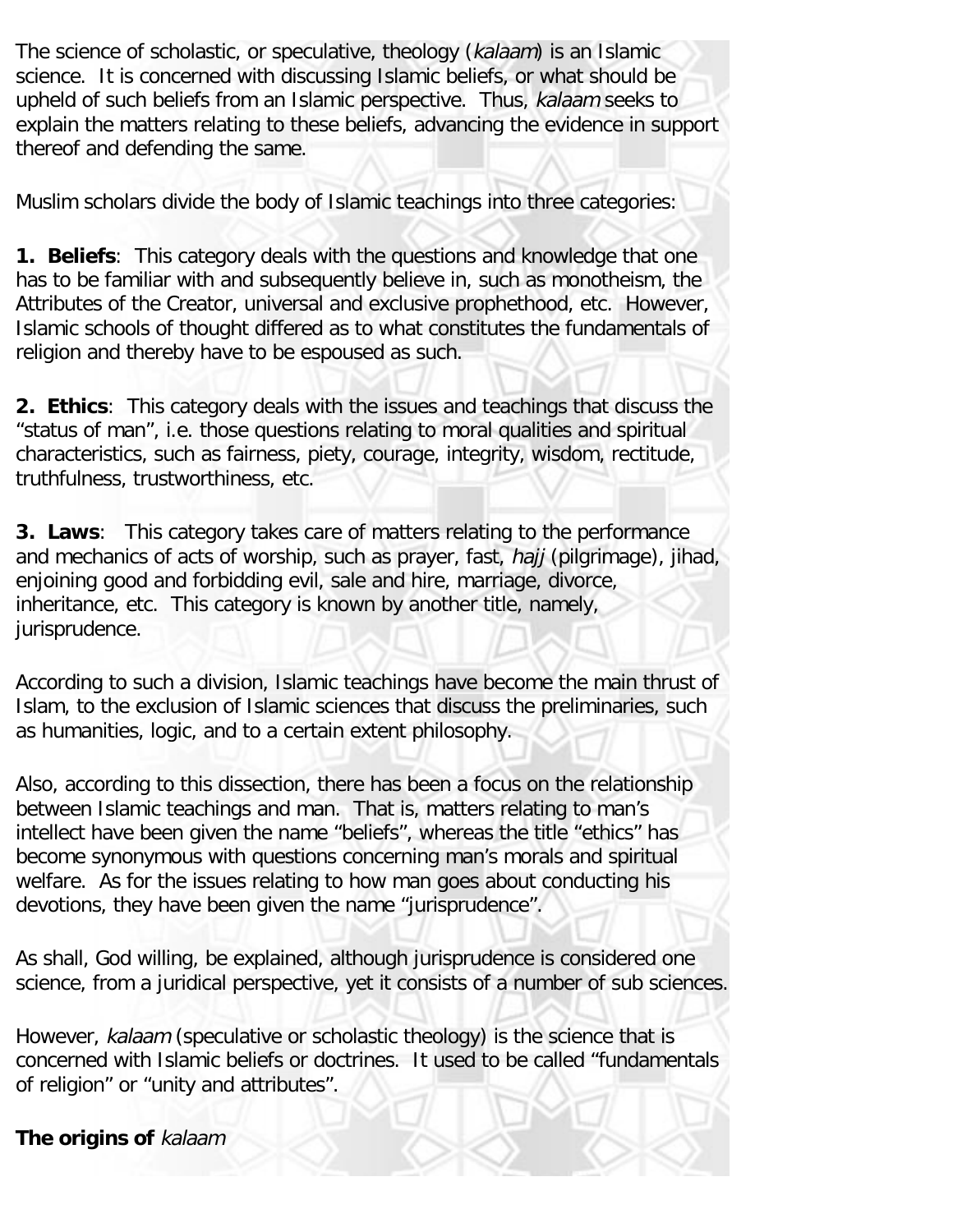It is not possible to determine with absolute certainty when the science of scholastic theology started. Yet, the middle of the second *Hijri* (Islamic lunar calendar) century witnessed the beginning of the controversy between Muslims over issues of a kalaam nature. Thus, questions of freewill, predestination, and justice, were debated. Perhaps, the first official seminary was that of al-Hassan al-Basri (d. 110 H.).

Two towering figures, who lived in the middle of the second century, come to mind, especially when one talks about vehement defence of man's freewill. They are Ma'bad al-Juhni [d. 80/669] and Gheelan ad-Dimashqi *[of Damascus,* d. 150/767]. On the other side of the ideological divide, there were the proponents of the doctrine of predestination. The latter were known as "jabri'ites", as opposed to the former, "qadri'ites",

The differences between these two schools of thought had crept into other issues relating to divinity, natural and social sciences, man and resurrection. The gadri'ites were later known by the name, "mu'tazilites" *[lit. the separatists,* founded by Wasil bin Ata' (130/748), the student of al-Hassan al-Basri after he had turned his back to his teacher] and the jabri'ites [from the Arabic root jabr (necessity, compulsion)], "ash'ari'ites", [i.e. named after the founder of the School, Abul Hassan Ali bin Ismail al-Ash'ari (d. 324/935)].

The orientalists and their disciples are adamant that the beginning of deductive work in the world of Islam started with that sort of debate.

Nevertheless, the truth is that deductive research in Islamic fundamentals emanated from the Holy Qur'an. The prophetic traditions and the sermons of Imam Ali (a.s.) used to provide the commentary on those Qur'anic passages. It has to be noted, though, that that scholarship varied in style and substance, pursuant to the calibre of Muslim speculative theologians (mutakalimeen).

#### **Research or following?**

The Holy Qur'an has secured the pillars of belief according to reasoning. It has always aimed to make people reach conviction by way of intellection or rational judgement. The Holy Book does not consider worship in matters of belief sufficient. Therefore, fundamentals of religion have to be examined through logic.

Questions such as the existence of God and His unity should be resolved by way of rational judgement, so as the prophethood of Mohammad (s.a.w.). This is how the science of the fundamentals of religion emerged during the first century of the Islamic era.

The embracing of Islam by non-Arabs, the existence of different ideologies and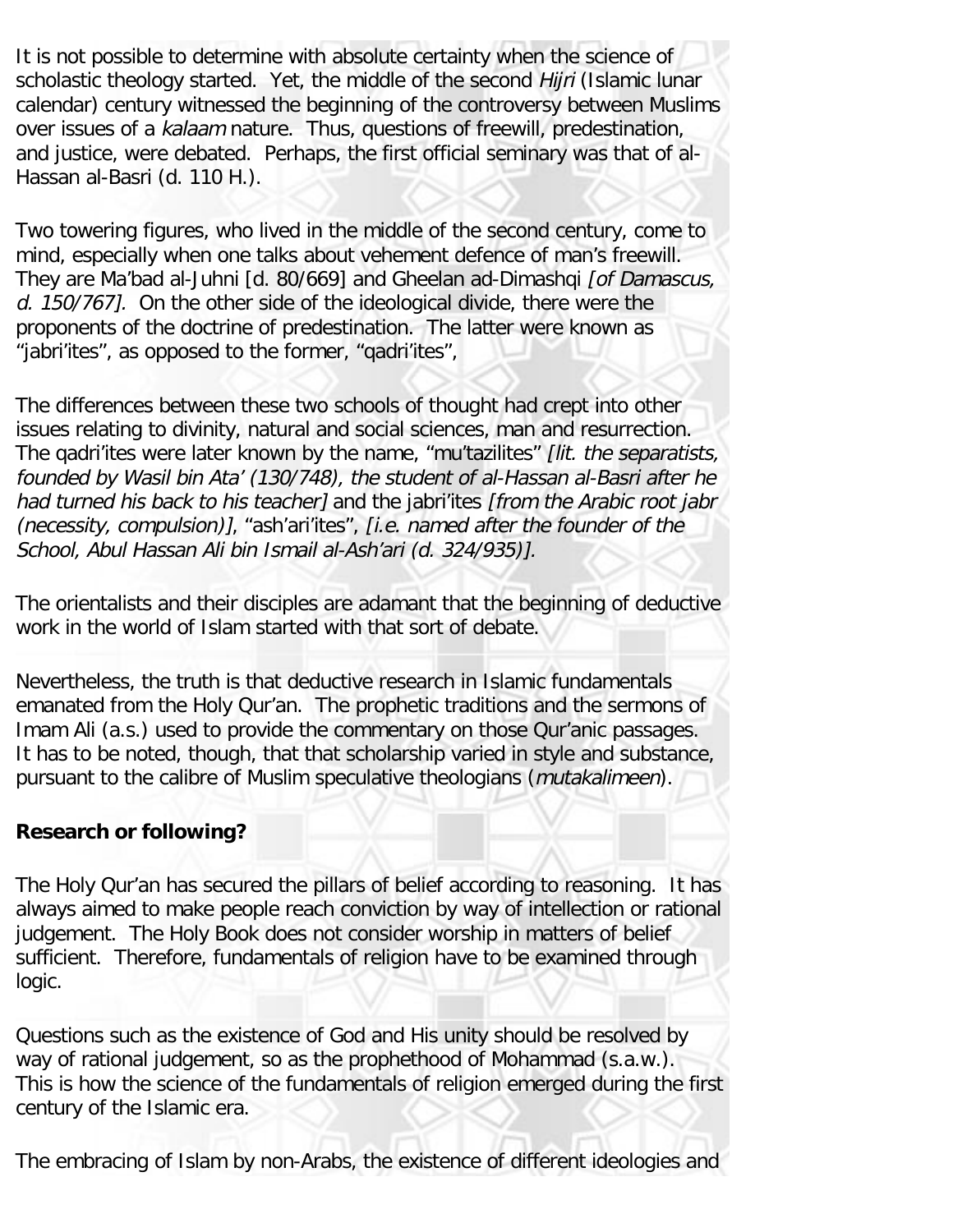principles, and the co-existence of Muslims with the followers of other religions, such as Jews, Christians, Magians, and Sabians, had precipitated debate between Muslims. Those developments and the interaction between all those peoples were instrumental in the appearance of groups, such as atheists, thanks to the general climate of freedom, especially at the time of the Abbasid caliphate. The latter did not mind the proliferation of such trends, provided that holding such views did not constitute any divergence from the ruling establishment's general guidelines. Philosophy, which called for freethinking and the casting of doubt and false arguments, also came to the fore. All those developments called for scrutiny in the fundamental structures of Islam, with a view of consolidating them, hence the emergence of great speculative theologians (mutakalimeen) in the second, third and fourth centuries of the Islamic era.

#### **The early issues**

Perhaps, among the early issues, which became the bone of contention between Muslims, was the question of predestination and freewill. This was quite natural, not least because it has a bearing on man's destiny, hence, the importance attached to it by any sensible person.

There might not be a single intellectually mature society whose members do not engage in debate on these matters. Moreover, since the Holy Qur'an discussed these issues in many verses, it has become the driving force behind the dialogue on such questions between people.

Therefore, we should not go far in order to find a justification for the appearance of this issue in the world of Islam. As for the orientalists, they always seek to refute the originality of Islamic sciences and thought, in any way possible, above all, by tracing such knowledge and scholarship to domains outside the realm of Islam, especially, Christianity. That is why, they try to attribute the science of kalaam (speculative theology) to some other ideology, i. e. not Islamic. After all, this is what they tried to do with even purely Arabic sciences, such as grammar, metrics, rhetoric, figures of speech, and Islamic gnosis, or mysticism (Irfan).

The research in predestination and freewill also deals with the question of decree and destiny (*gadha* and *gadr*). Insofar as its relationship with the human beings is concerned, it is called predestination and freewill (*jabr* and ikhtiyar). And as far as its link with God is concerned, it is called decree and destiny. The research has been extended to cover the issue of *[Divine]* Justice (adl) for the obvious correlation between predestination and injustice, on the one hand, and freewill and justice, on the other.

Justice, however, led to the study of the "inbuilt good and repugnance" (husn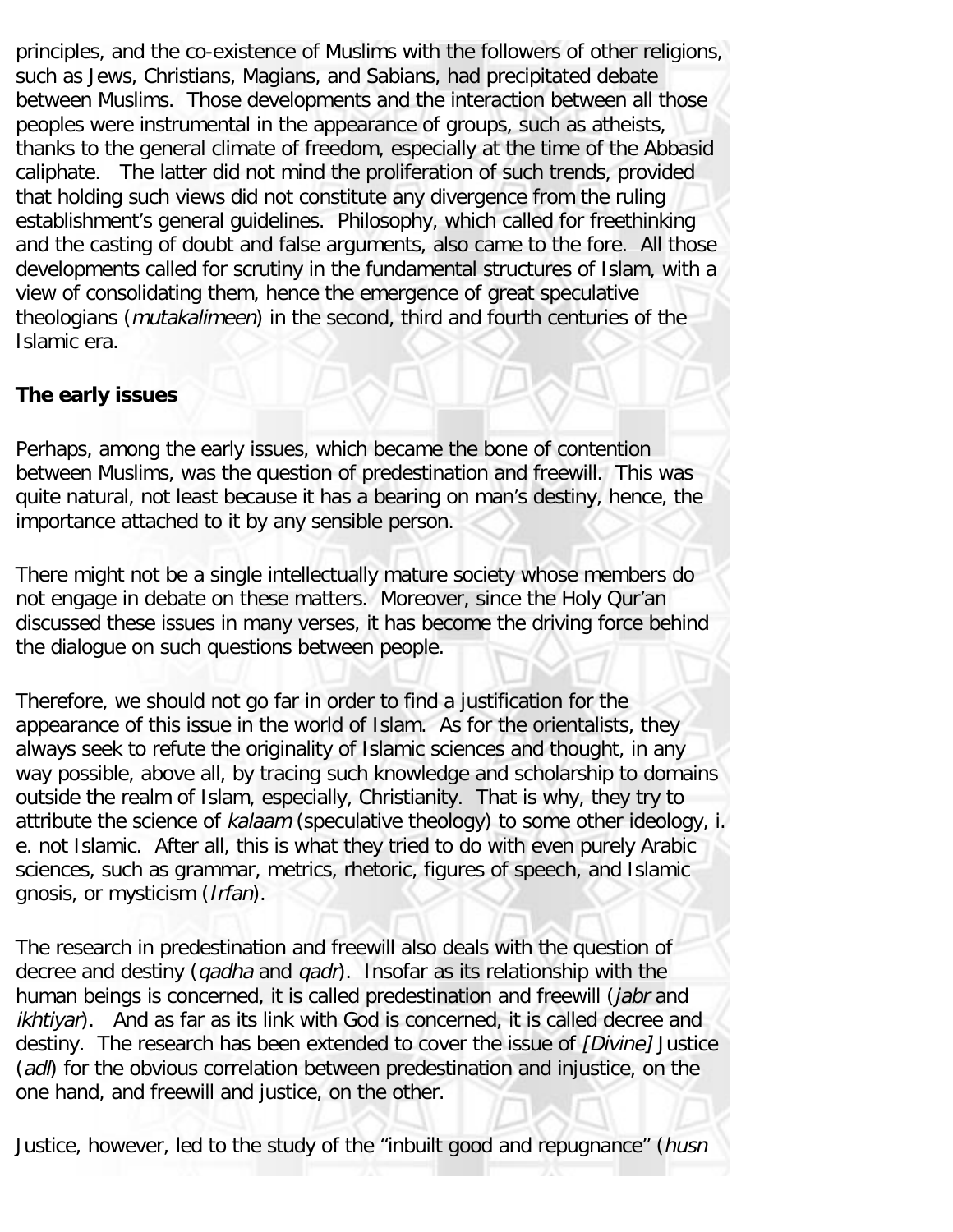and *qubh*) of the human actions; this in turn led to the study of reason (aql) and intellectual independence.

As a result of discussing all these topics, yet another subject came to the fore, viz. wisdom (hikma), i.e. the wise intents and purposes of the Divine. The research had gradually developed to cover other topics, such as the unity of actions (Tawheed afa'ali) and the unity of attributes (Tawheed sifati). This will be discussed later on.

These scholastic theology issues and research had branched out into a plethora of subjects that have a philosophical dimension, such as the studies in the essence and manifestations of things and the composition of the body from inseparable parts. Scholastic theologians have considered carrying out those studies as necessary, i.e. preparing the ground for the discussions of the issues dealing with the fundamentals of religion, especially creation and resurrection (mabda' and ma'ad).

Thus, a number of issues, which used to be the exclusive domain of philosophy, had become part and parcel of the science of scholastic theology, hence the spanning of topics between philosophy and kalaam (speculative theology).

Reading speculative theology books, especially those written in the seventh century of the Islamic era onward, you will discover that most kalaam issues were the ones discussed by philosophers, Muslims in particular.

Philosophy and kalaam had great impact on each other. One such influence was that kalaam had introduced new subjects into philosophy. For its part, philosophy had widened the horizons of kalaam, in that discussing philosophical questions within a speculative theology setting had become necessary. Hopefully, we shall be able to expand on this subject by giving examples later on.

#### **Rational and traditional debate**

Despite the fact that the science of kalaam is a deductive and analogous one, in the premises and principles it espouses to reaching logical conclusions, it consists of two parts, i.e. rational (aqli) and traditional (naqli).

**Reason** comprises the questions that are the exclusive preserve of reason, or intellect. Nevertheless, if tradition is resorted to in the process, it can be considered as an extra piece of evidence on the rational judgement. Issues of debate of this sort include monotheism, prophethood, and some topics relating to resurrection, where you cannot rely exclusively on tradition, i.e. the Holy Qur'an and Prophetic tradition (sunnah). You have to count on reason.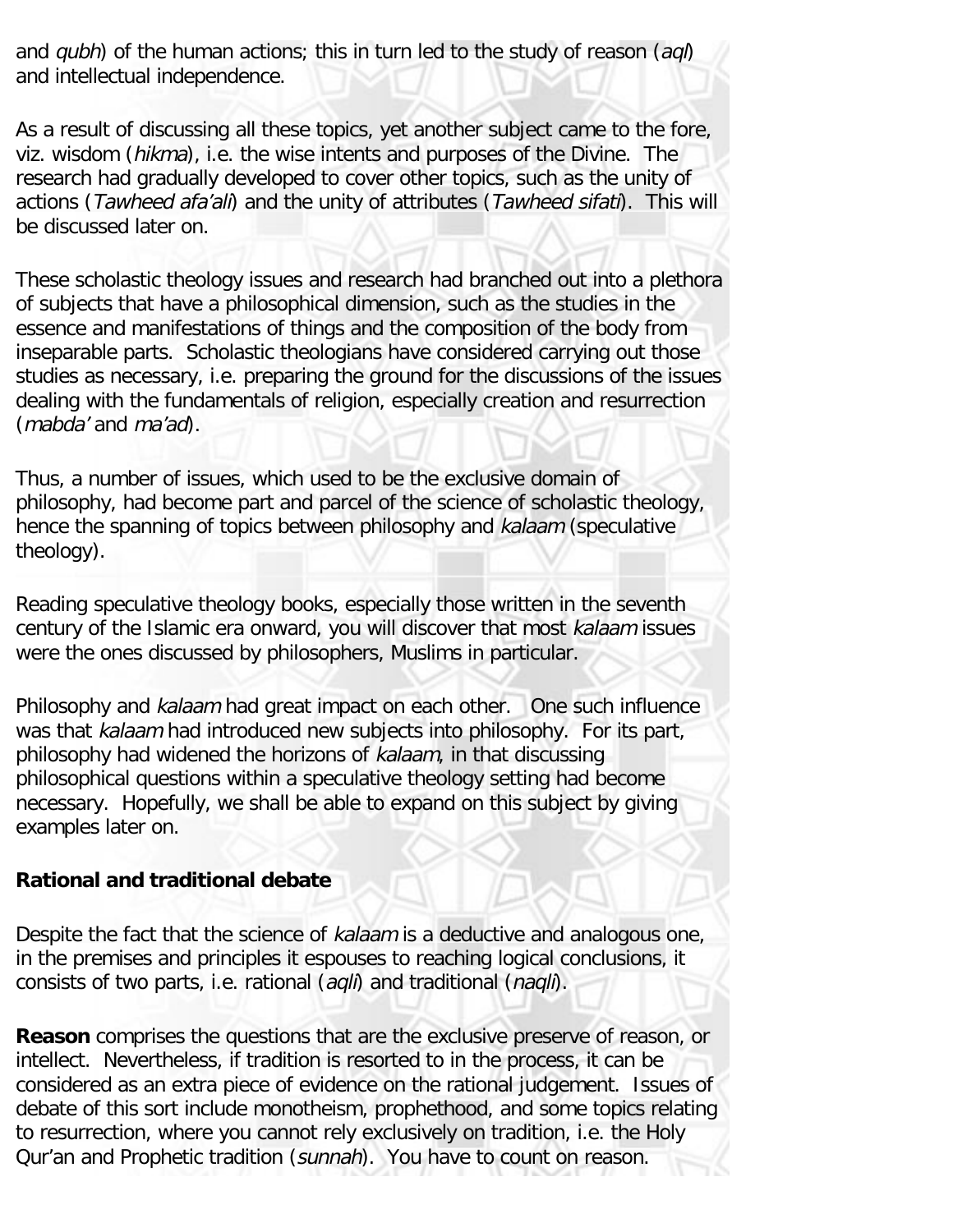**Tradition** is concerned with issues pertaining to the fundamentals of religion that one must believe and have faith in. However, since it is a branch of prophethood, and not above it, it is sufficient to prove the issues by way of divine revelation or authentic prophetic *hadith* (tradition), such as those questions relating to imamate; according to Shiite doctrine, imamate is among the fundamentals of religion. The same goes for the majority of the topics that are relevant to the question of resurrection.

#### **Lesson two Scholastic theology, a definition**

<span id="page-7-0"></span>It suffices to say that scholastic theology is a science that is concerned with studying the fundamentals of Islamic faith. In other words, it aims to clearly segregate the matters that relate to the fundamentals of religion, proving their veracity with demonstrative proofs and responding to scepticism and baseless arguments levelled against them.

In books that deal with logical and philosophical issues, there is a reference to the fact that for each and every science there is a special subject and that what sets any science apart from the other and makes it different is the uniqueness of the subject it discusses.

Of course, this is true. The sciences whose topics have realistic unity fit this description. However, there can be other sciences, whose topics are numerous, yet subjective, provided that there is a common goal to be served, which is the reason for such unity and subjectivity (*l'itibar*)

Scholastic theology is of the second type, in that the unity of its issues is not intrinsic and qualitative but a subjective one. Thus, it is not essential to look for one subject for the science of kalaam (scholastic theology).

As for the sciences, whose subject matter can demonstrate a fundamental unity, there will not be a possibility of interlocking of their ingredients, i.e. interdependent co-existence. On the other hand, for sciences whose unities are subjective, there can be no harm if their issues intersect another science the unity of whose subject matter is central. This is the reason for the science of kalaam having something in common with philosophy, psychology or sociology.

Some scholars tried to come up with a subject and a definition for the science of kalaam, like those for philosophy. They advanced a number of theories in this regard. This is wrong. Having a unity of subject concerns the sciences that can demonstrate a natural unity of issues. Conversely, any science that lacks this intrinsic unity, in other words, it is subjective, there cannot be a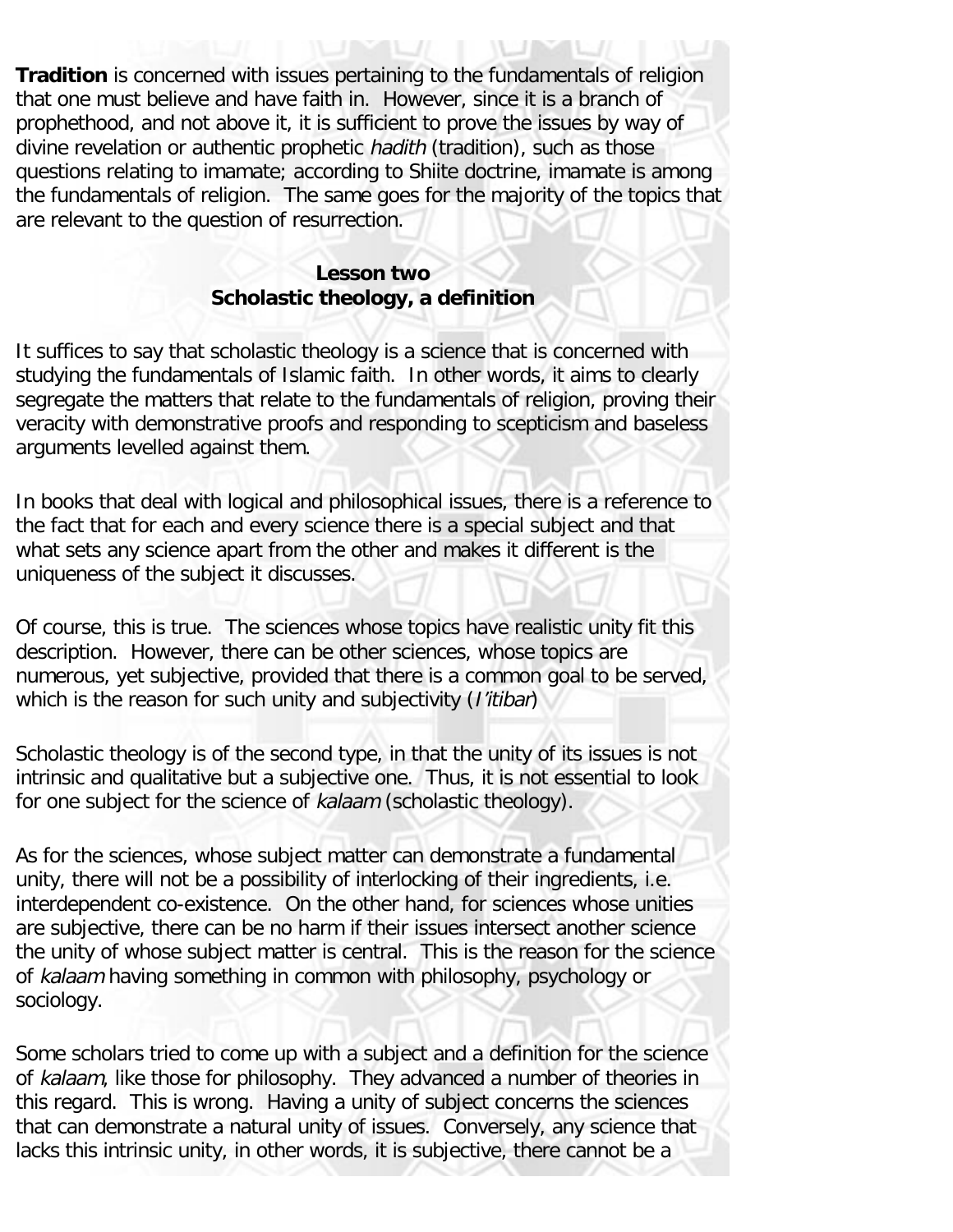single subject for it.

#### **The name**

There had been a debate concerning the name given to this science, i.e. why is it called kalaam? When was it given this name? Some attributed this name to the stature it gives the one who is familiar with it, in that he grows in stature the more he is involved in debate, or speech (kalaam) and in reaching rational conclusions. Others say that the name was derived from the introductory phrase "Debating, or speaking of, this, or that issue.." scholastic theologians (mutakalimeen) used to start their writings or deliberations with. A third party said that it was named the science of kalaam because it involves "debating, talking about, or discussing", the issues the traditionists, or scholars of tradition, (ahlul hadith) prefer to keep "quiet" about. A fourth group are of the opinion that the name can be traced back to the discussion in the context of this science about "God's speech - kalaam", which led to untold conflict and killings; that is why that period was branded "the age of tribulation", in that people of that time overindulged in argument and polemics about religious fundamentals and on whether God's speech was eternal or created.

#### **Schools of scholastic theology**

As there was disagreement between Muslims on juridical issues and the branches of religion, ending in the setting up of different schools of thought, such as Jafari'ite, Zaidite, Hanafite, Shafi'ite, and Hanbali'ite, there was disagreement between them over doctrinal matters. Each group had adopted special principles. The most important among kalaam (scholastic theology) schools of thought are Shiite, Mu'atazilite, Ash'arite, and Murji'ite.

At this juncture, a question, tinged with regret, may be posed about the disunity of Muslims over juridical and scholastic theology issues. Their differences in kalaam have given rise to their disunity in Islamic thought. Their differences over juridical matters have deprived them of the ability to show a united front in action.

Although posing the question and expressing regret are legitimate, yet the attention must be drawn to these two points:

1. The differences between Muslims over these issues are not so acute that they may shake the foundations of their doctrinal unity and joint programmes. The things they have in common are so many that they render the issues they disagree over insignificant.

2. Ideological and theoretical differences in a society that still demonstrate common ideological fundamentals are inevitable. So long as the differences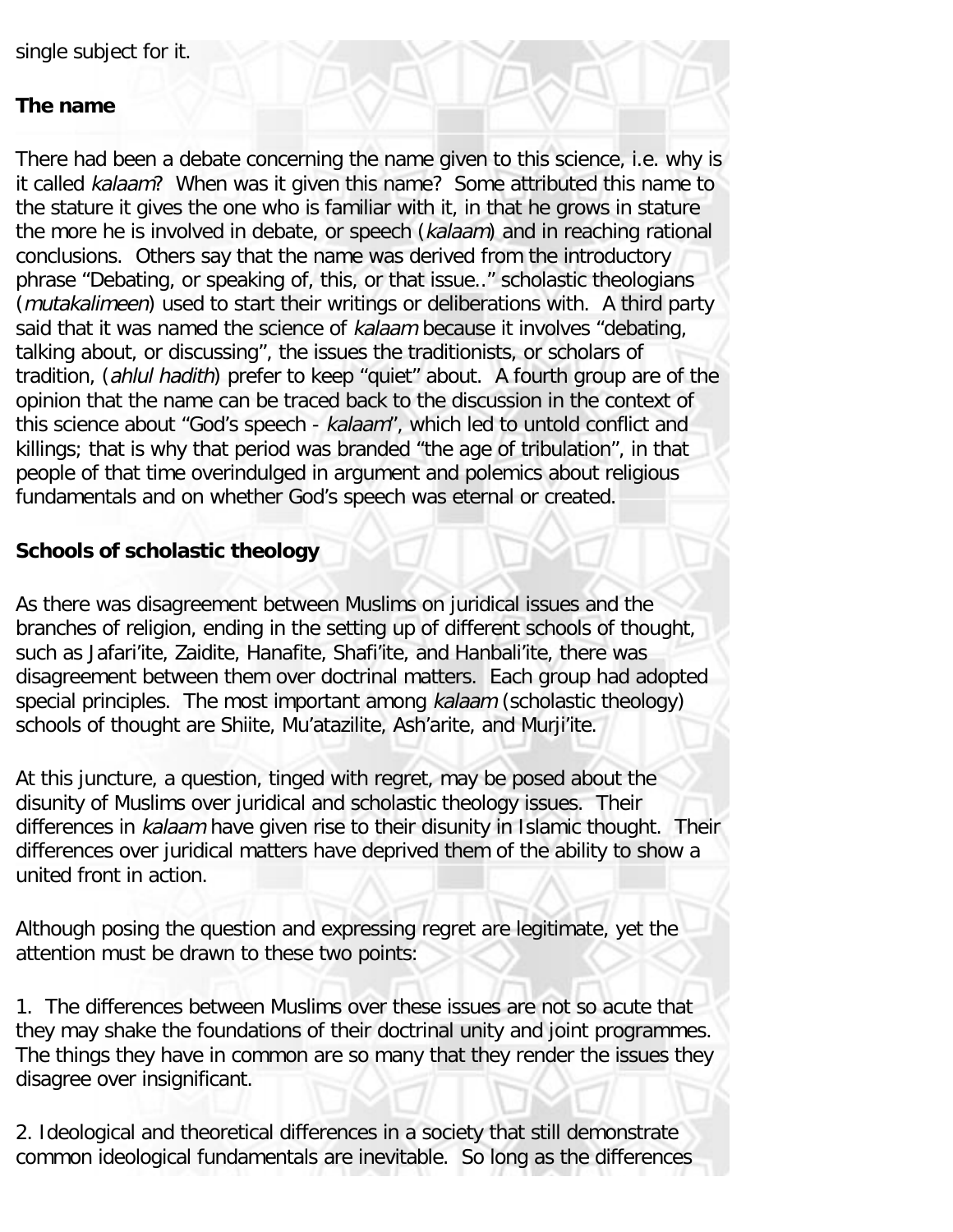stem from the same premises and principles and are a result of the different approaches to deduction, without compromising the main objects and aims, such differences are beneficial, in that they enhance research and scholarship. However, should these differences turn into entrenched positions, bigotry, and irrational inclinations, and the individual effort becomes obsessed with degrading others, without a real attempt to reform the approach, it would lead to disastrous results. The Shia (Shi'ite) school of thought makes it obligatory on the mukallaf [compos mentis: The person obligated to observe the precepts of religion] to follow a living jurist (mujtahid). For their part, the jurists must exert themselves, through scholarship, to arrive at independent judgements, being vigilant as not to fall under the sway of the legal opinions of bygone generations of jurists and great personas. This ijtihad [lit. exertion: the process of arriving at judgements on points of religious law, using reason and the principles of jurisprudence "usul al-fiqh"] and independent thinking would inevitably cause difference in opinion. However, this particular issue is responsible for giving the Shia jurisprudence the extra edge, survival, and continuity. In its general outlines, difference is not a bad thing. What is condemnable is that difference resulting from ill intentions and evil ulterior motives of those who seek to sow discord among Muslims. Questions such as exploring the history of Islamic thought and the differences that came to the fore as a result of ill intentions and prejudice, the differences of opinion that emanated from rational thinking, and whether or not we should consider all issues of kalaam as fundamental and juridical issues as peripheral are outside the scope of these lessons. Before starting to discuss the schools of kalaam, we have to allude to the fact that a group of Muslim scholars were diametrically opposed to embarking on kalaam or rational study in the questions of fundamentals of religion. They branded this type of scholarship an impermissible deed and a heresy, or innovation (bida'a). This group is known as "ahlul hadith", or the proponents (scholars) of hadith (tradition). On top of the list of outstanding scholars of this group was Ahmed bin Hanbal [d.245/833], the founder of the Hambalite Sunni juridical school of thought. The Hanbalites are archenemies of any sort of kalaam, be it Mu'tazilite or Asha'rite, let alone Shiite. They are also known for their contraposition on philosophy and logic. The Hanbalite, Ibn Taymiyyah [d.728/1327], the wellknown jurist passed a fatwa (edict) forbidding the involvement in scholastic theology (kalaam) and logic (mantiq). Jalaluddin as-Suyuti, another member of ahlul hadith wrote a book entitled, "Sawn al-Mantiq wal kalaam an al-Mantiq wal kalaam", i.e. the "preservation of logic and speech from the encroachments of the sciences of logic and scholastic theology". Malik bin Anas [d.179/795], the founder of the Malikite School of Thought, did not license any research into doctrinal issues. As we have already mentioned, the most important schools of scholastic theology are the Shiite, Mu'atazilite, Ash'arite, and Murji'ite. Some scholars considered the Kahrijite, and the Ismaelite among the schools of Islamic scholastic theology. However, we do not consider them as such. The Kahrijites have espoused a special brand of beliefs in the fundamentals of religion. Maybe, they were the first ones to do so. They have talked about some beliefs in the context of imamate, deeming those who reject it as *fasiq*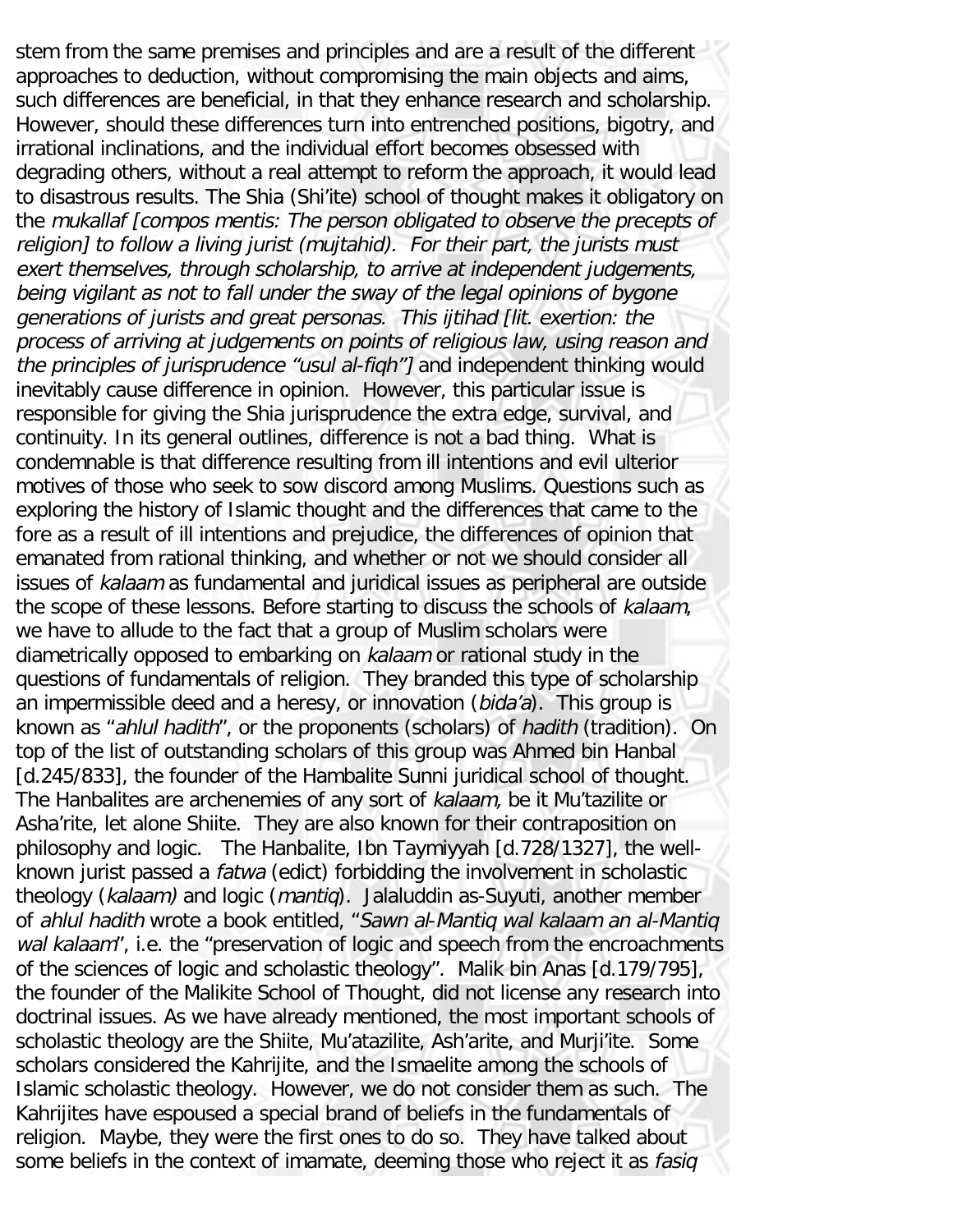(godless), whom they have branded unbeliever. Yet, (a) they did not establish an ideological school capable of deducing legal opinion; in other words, they did not set up an ideological system in the world of Islam; and (b) in our opinion, as Shia Muslims, their deviant ideological opinions have reached a proportion that they are considered outside the pale of Islam. However, this has made things palatable, in that the Khrijites have almost died out, except for a tolerant faction of them, i.e. the Abadhi'ites. The survival of the group is attributed to the broad-mindedness of its members. As for the Batinites (secretive), i.e. the Ismaelites, they have introduced so many unsavoury innovations into Islamic thought that it can be said that they left Islam in a state of topsy-turvy. For this reason, Muslims are not prepared to consider them as one of them any more. Some forty years ago, the Group for Rapprochement between Islamic Schools of Thought was established in Cairo, Egypt. The founding fathers were Twelver and Zaidite Shia, Hanafi'ites, Shafi'ites, Malikites, and Hanbalites. The Ismaelites tried very hard to be represented, but all Muslims gave them the cold shoulder. However, despite their apparent deviation from the right path, the Ismaelites, unlike the Kharijites – who did not have a distinct school of thought, have a school of thought, featuring scholastic theology and philosophy. Over the ages, famous intellectuals had emerged from their ranks, leaving behind an ideological heritage. Of late, the orientalists have shown keen interest in their opinions and books. Among the towering figures of the Ismaelites is Nassir Khisro al-Alawi, the Farsi famous poet (d. 841 H.). His known books are, Jami'ul Hukmain (the Compendium of the Two Rules), Wajhuddin (the Face of Religion), and Khawan (sic) Ikhwan (the Brothers). Abu Hatim ar-Razi (d. 332 H.), the author of A'alamun Nubbuwwah (The Beacons of Prophethood), is another great Ismaelite figure. Another one is Abu Ya'qoub as-Sajistani (d. circa second half of the fourth Hijri century), the author of Kashful Mahjoub (Unveiling the Concealed); the Farsi translation of this book was printed some ten years ago. Also, among other famous personalities of the Ismaelites is Hamiduddin al-Kirmani, the student of Abu Ya'qoub as-Sajistani. He was a prolific writer on the tenets of the Ismaelites. Abu Hanifa an-Nu'man bin Tahbit, known as Judge Nu'man and widely known as well by Abu Hanifa ash-Shii, i.e. the Ismaeli Shiite, *[to differentiate him from the founder of the Sunni* School of Thought, the Hanifi'ite]. He undertook credible and good research in jurisprudence and hadith. His book, Da'a'imul Islam (the Pillars of Islam) is in circulation.

#### **Lesson three The Mu'tazilites (1)**

<span id="page-10-0"></span>We embark on this study into the Mua'tazilites for a reason, which we will discuss later.

This group came into being towards the end of the first century of the Islamic era, or at the turn of the second century. Naturally, during this period, kalaam,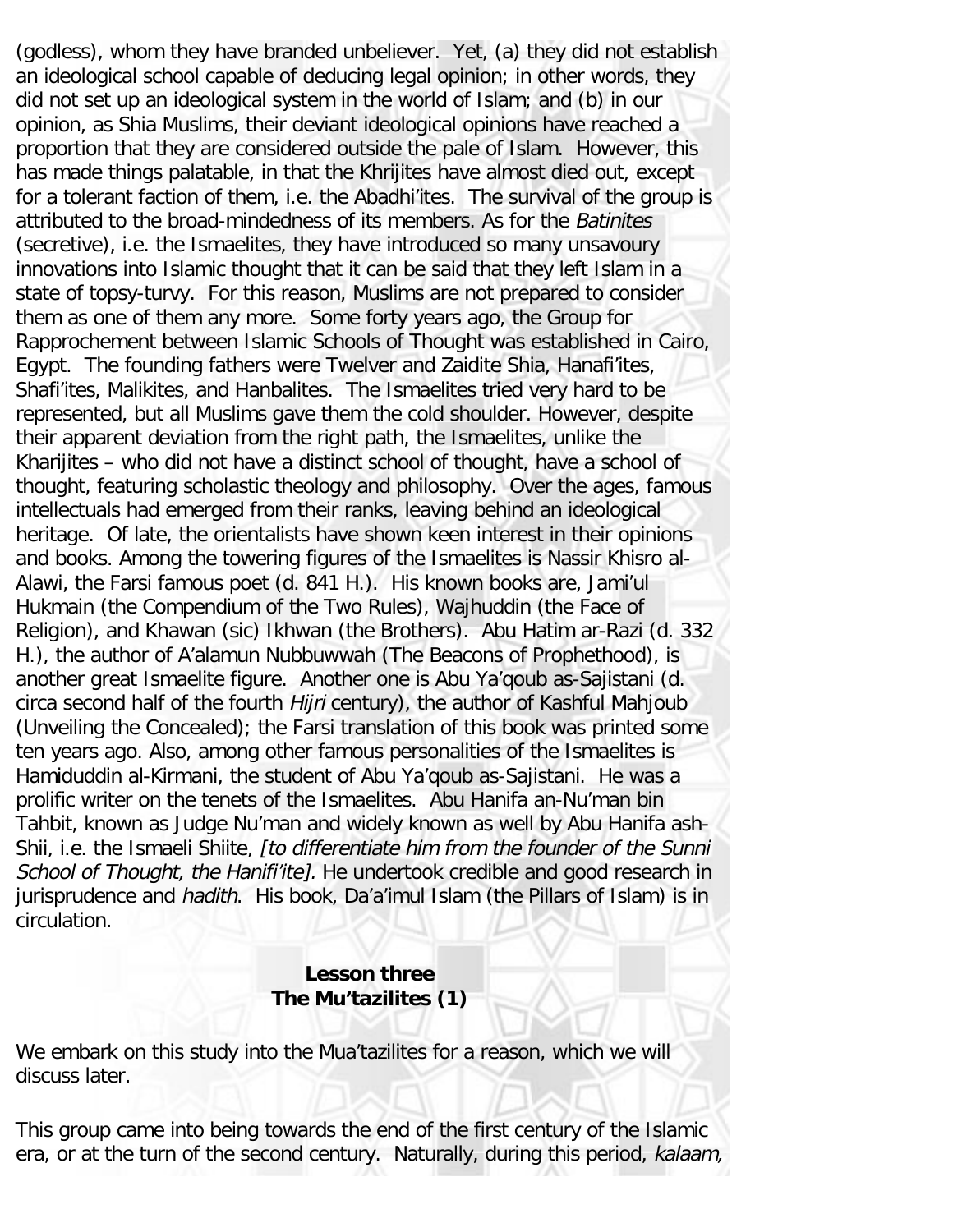or scholastic theology, had already developed into a fully-fledged science.

At the outset, we list down the Mua'tazilites' distinctive systems of belief. We will then make reference to their famous personalities, stating some outstanding dates in their calendar, and ending with the process of change their doctrines had gone through before they took their final shape.

The issues the Mu'tazilites had discussed were diverse, in that they were not only interested in purely religious beliefs, which should be upheld from their perspective. Any thing that has a bearing on the religious, they did not hesitate to embark on discussing. Thus, issues of philosophical, social, humanitarian, and environmental dimensions were discussed. However, according to them, these issues have a relationship with issues of faith and conviction. They believe that discussing the latter was not going to come true unless the former subjects were discussed.

The Mu'tazilites hold five tenets, they consider fundamental to their core belief:

1. Monotheism, i.e. in Essence and Attributes.

2. Justice, i.e. God is Just and is incapable of doing injustice.

3. Promise and threat, i.e. God has promised those who obeyed Him with reward. By the same token, He has threatened those who disobeyed Him with punishment. And since the promised reward will not be revoked, so will the threat of punishment. However, forgiveness is feasible only with man's repentance. Forgiveness will not be granted without it.

4. The middle way, i.e. the *fasiq* (godless), i.e. the person who has committed a cardinal sin, such as consuming alcohol, adultery, or lying, is neither a believer nor an unbeliever. That is, they are neither here nor there; in other words, half way between belief and unbelief.

5. Enjoining what is good and forbidding what is evil; the Mu'tazilites argue that the way to know what is good and what is evil is not confined to sharia law, in that independent reasoning is capable of recognizing good and evil. Furthermore, they maintain that upholding this duty does not necessarily require the existence of an Imam, or leader, since it is the duty of all Muslims to uphold it. And yet, they also recognize that some aspects of this duty are the prerogatives of the leaders of Muslims, such as executing the Islamic penal code, preserving the integrity of Muslim territories, and other government affairs.

Mu'tazilite theologians discussed those fundamental tenets in detail, in works, such as al Usul al-Khamsa (the Five Fundamentals) by Judge Abdul Jabbar al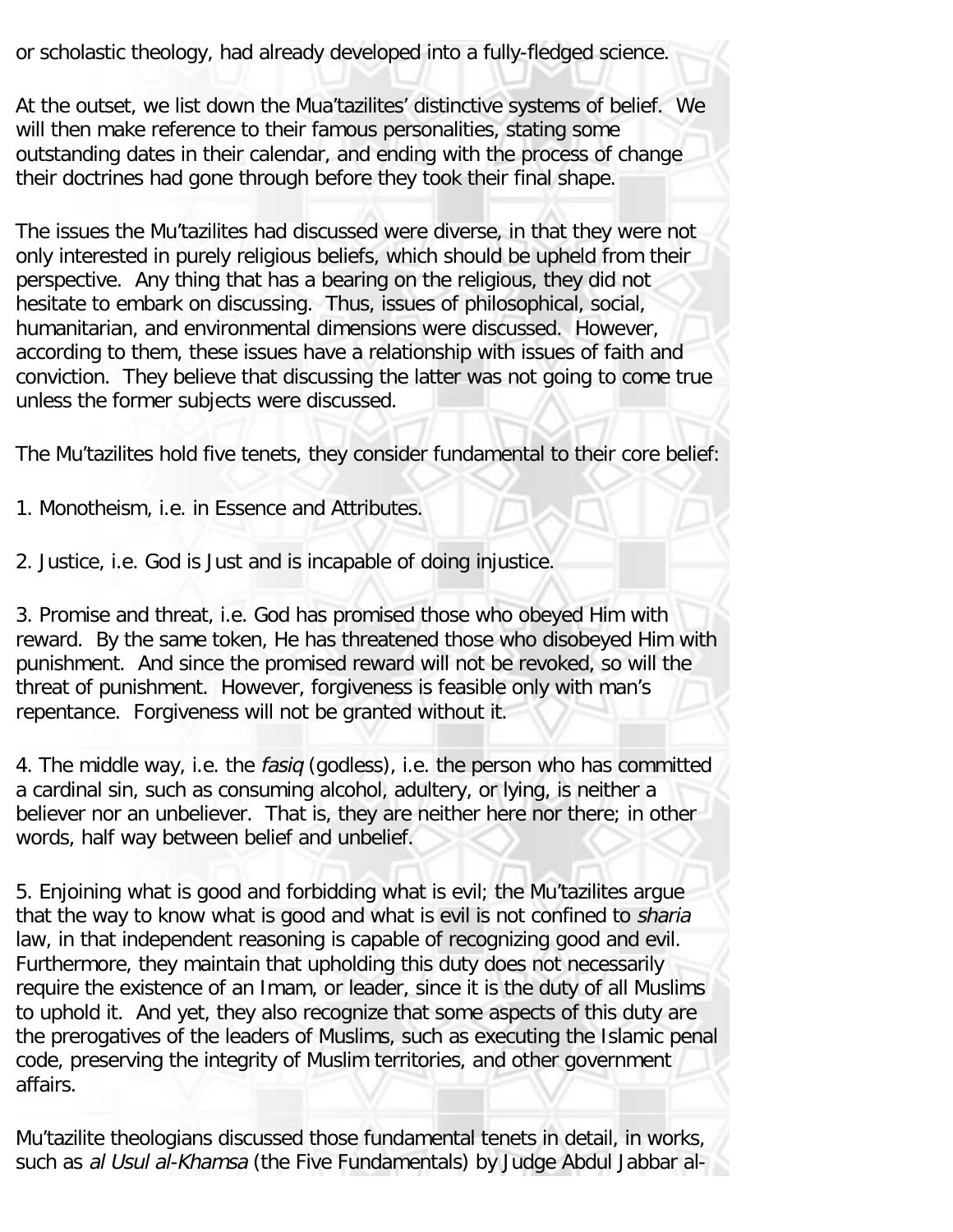Mu'tazili, who was a contemporaneous to Sahib bin Abbad and as-Sayyid al-Murtadha Allamul Huda.

As is evident, monotheism and justice are the only tenets that can be considered as those of belief/faith. As for the remaining three fundamentals, they are distinctly Mu'atazilite. Even "Justice", which is a religious necessity, as is evident in the Qur'an, being one of the five fundamentals of religion, has been considered as one of their five tenets, because they deem it among the features of their school of thought. Otherwise, it is not different from the Divine Omniscience and Omnipotence that are among the necessities of religion and its beliefs.

According to the Shia School of Thought, Justice is one of the five fundamentals of religion. At this point, one may pose a question as to the uniqueness of this fundamental that made it one of the five fundamentals. That is, as God is Just, He is Omniscient, Living, Hearing, Seeing, and Omnipotent. Man has to believe in all those Attributes. So, why was Justice singled out with distinction above the rest?

The answer to this question is that Justice does not have any merit over and above any other Attributes. As for Shia theologians, they have made it one of the five fundamentals of the faith, whereas the Ash'arites, who constitute the majority of Sunnis, denied it, unlike the other Attributes, such as Omniscience, Life, and Will.

Accordingly, believing in Justice is one of the characteristics of Shia beliefs, as is the case with the Mu'tazilites.

Therefore, the five tenets are the main features of the Mu'tazilite School of Thought, despite the fact that not all their beliefs are reflected in those five tenets, for they put forward and discussed many subjects relating to divinity, natural sciences, sociology, and the humanities.

**Monotheism** 

Monoteism is of different orders and categories. These include Unity of the Essence (Tawheed thati), Unity of the Attributes (Tawheed sifati), Unity of the Actions (Tawheed afa'ali), Unity of worship (Tawheed ibadi).

**Unity of the Essence** means that the Essence of God is one, none is like Him and no similitude can apply to Him. Everything else is created by Him and thus lower than Him in status and perfection; rather, it cannot be compared to Him. The Qur'anic verses, "None is like Him" and "And there is none like unto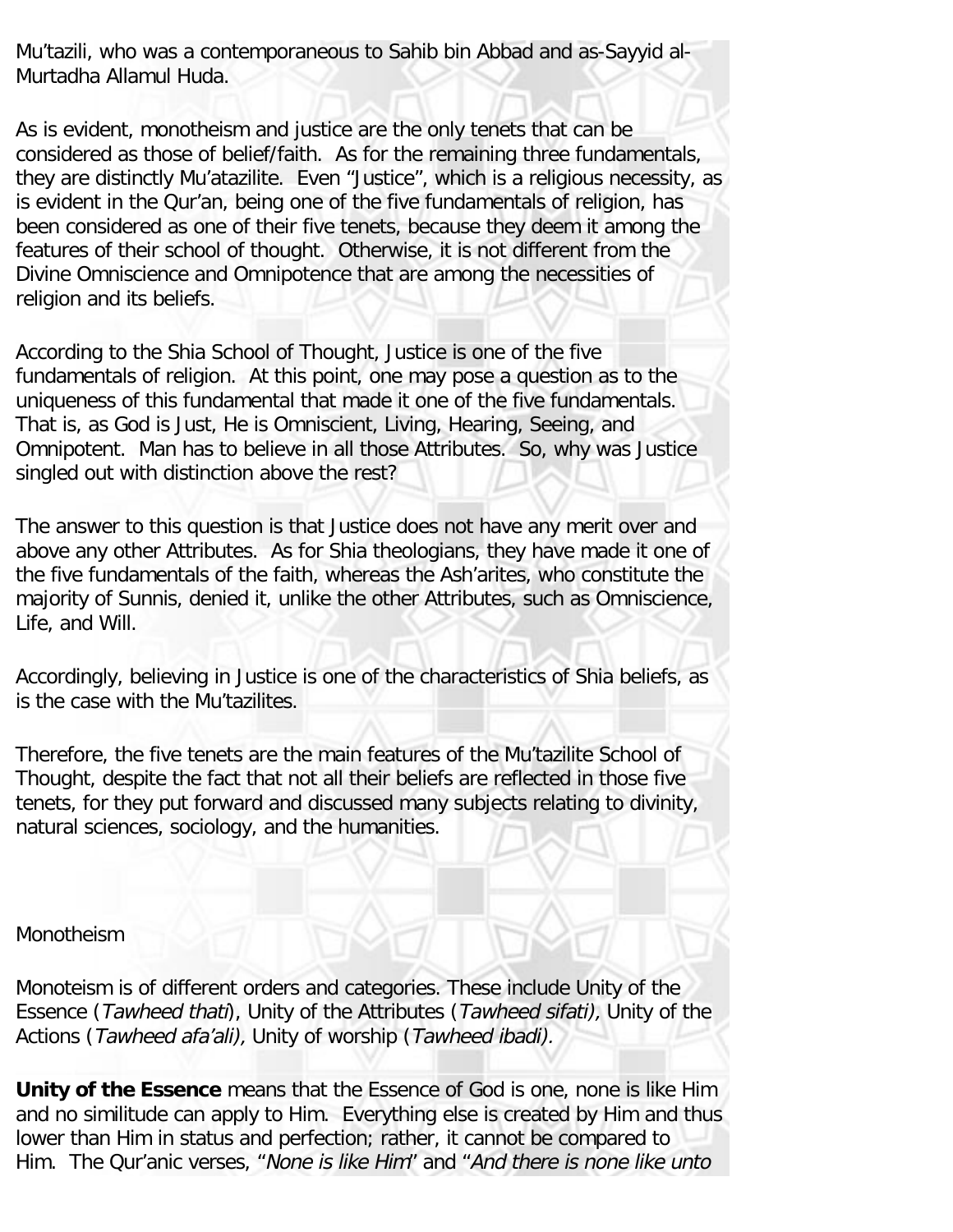Him**"** testify to this.

**Unity of the Attributes** means that God's Attributes, such as knowledge, power, life, will, perception, hearing, and vision are not distinct from His nature. In other words, any of these Attributes could qualify for His Essence.

**Unity of the Actions** means that all actions, including those of man, are commissioned with the will of God.

**Unity of worship** means that there is no one besides God who is worthy of worship. Worshipping others amounts to polytheism (shirk) and thus causes estrangement from the domain of Islamic monotheism.

Exclusively worshipping the One and Only God is different from other categories, in that the other three relate to God, whereas Unity of worship relates to man.

In other words, upholding (a) the integrity of His Essence, rendering it devoid of any peer or similitude, (b) the unity of His Attributes, and (c) the Unity of the Actions, are considered His exclusive preserve. As for the unity of worship, it means that one should worship the One and Only God. And yet, unity of worship can still be considered of His own affairs, in that it involves calling no associates with Him and that He is worthy of worship, i.e. being the True and Only God that should be worshiped; the phrase, "**There is no god but God**" consists of all classes of monotheism. Naturally, it suggests unity of worship.

Unity of the Essence and Unity of worship are the two ancient parts of fundamentals of belief in Islam. For any Muslim to experience any mix-up in these two parts, he would not be deemed Muslim. That is why Muslims are unanimous in upholding these two fundamentals.

However, the Wahhabi sect, founded by Mohammad bin Abdul Wahhab, a follower of Ibn Taymiyyah al-Hanbali ash-Shami maintains that some of Muslims' beliefs, such as intercession, and some of their devotional works, such as pleading with the prophets and the good Muslims go against the grain of worship. And yet, the rest of Muslims do not share the Wahhabis their views.

Therefore, the disagreement of the Wahhabis with the rest of Muslims does not revolve around the issue of whether the true Unity of worship is exclusively God's or others', such as the prophets. This goes without saying. Rather, the argument concentrates on whether or not these intercessions and invocations are types of worship. Muslim scholars refuted the Wahhabi argument with detailed counterargument and plenty of evidence.

As regards Unity of the Attributes, there has been a rift between the Mu'tazilite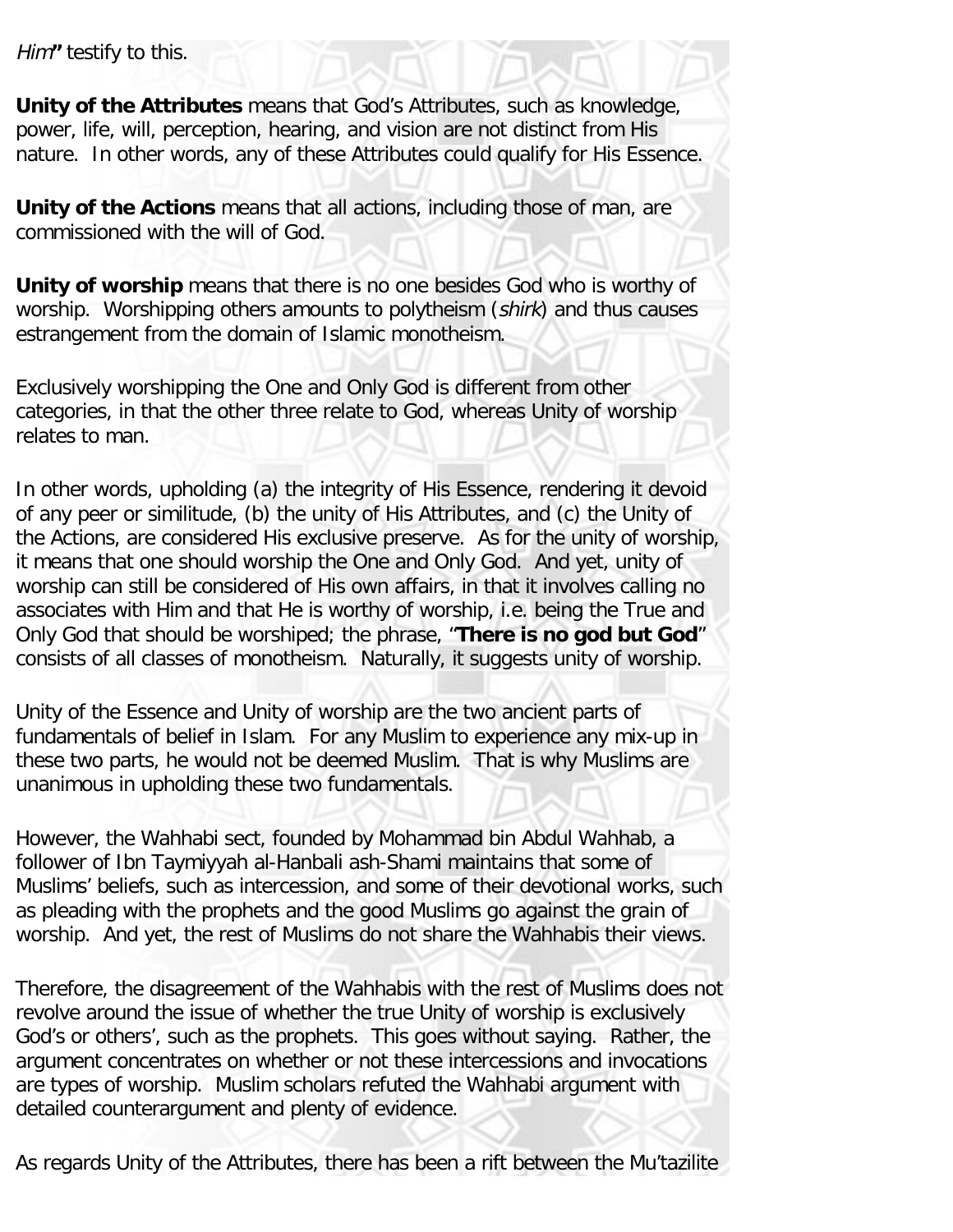and Ash'arites, in that the latter denied it, whereas the former upheld it. Another disagreement erupted between the two schools regarding Unity of the Actions, but this time the other way round; the Ash'arites upheld it, whereas the Mu'tazilites rejected it.

When the Mu'tazilites call themselves Ahlut Tawhid (the People of Monotheism), and deem monotheism one of their five tenets, they mean Unity of the Attributes, and not that of the Essence or of Worship – because both of them are not subject of disagreement. The exclusion also goes for Unity of the Actions, because they (a) deny it and (b) deal with their belief in it under the tenet of Justice, which is the second in the order of the five fundamentals they advocate.

Both the Ash'arites and the Mu'tazilites are diametrically opposed to one another regarding the categories of Unity of the Attributes and Unity of the Actions. The proponents of each school discussed their evidence in support of their respective arguments. In a separate chapter, we shall discuss the Shia belief regarding the two categories.

#### **Lesson four The Mu'tazilites (2)**

## <span id="page-14-0"></span>**The origin of Justice**

In the previous chapter, we mentioned, in general terms, the five tenets of the Mu'tazilites. We have, though, discussed in some detail their belief in monotheism. In this chapter, we will be discussing the second of their tenets, i. e. Justice.

It is manifestly clear that there is not a single Islamic sect that considers Justice among the Divine Attributes. No one has said that God is not just. However, the Mu'tazilites differed with their arch opponents, i.e. the Ash'arites, in interpretation. The Asha'rites advanced their argument in such a way that the Mu'tazilites regard as equivalent to rejecting it. For their part, the Ash'arites do not accept the charge that they are rejecters of Justice.

The Mu'tazilites' belief in Justice is that they maintain that some actions in themselves are just while others are in themselves unjust, such as rewarding the obedient and punishing the sinner, which are thought to be just. So, when we say, "God is Just", it is because He rewards the dutiful and punishes the offender; it is impossible that He goes contrary to that, and yet, if He does the opposite, it would count as injustice, in which case it is impossible that it could emanate from Him. By the same token, coercing man to commit vile deeds or dispossessing his willpower is regarded as unfair and unjust, which cannot emanate from God, as it is abhorrent, is not permissible, and goes contrary to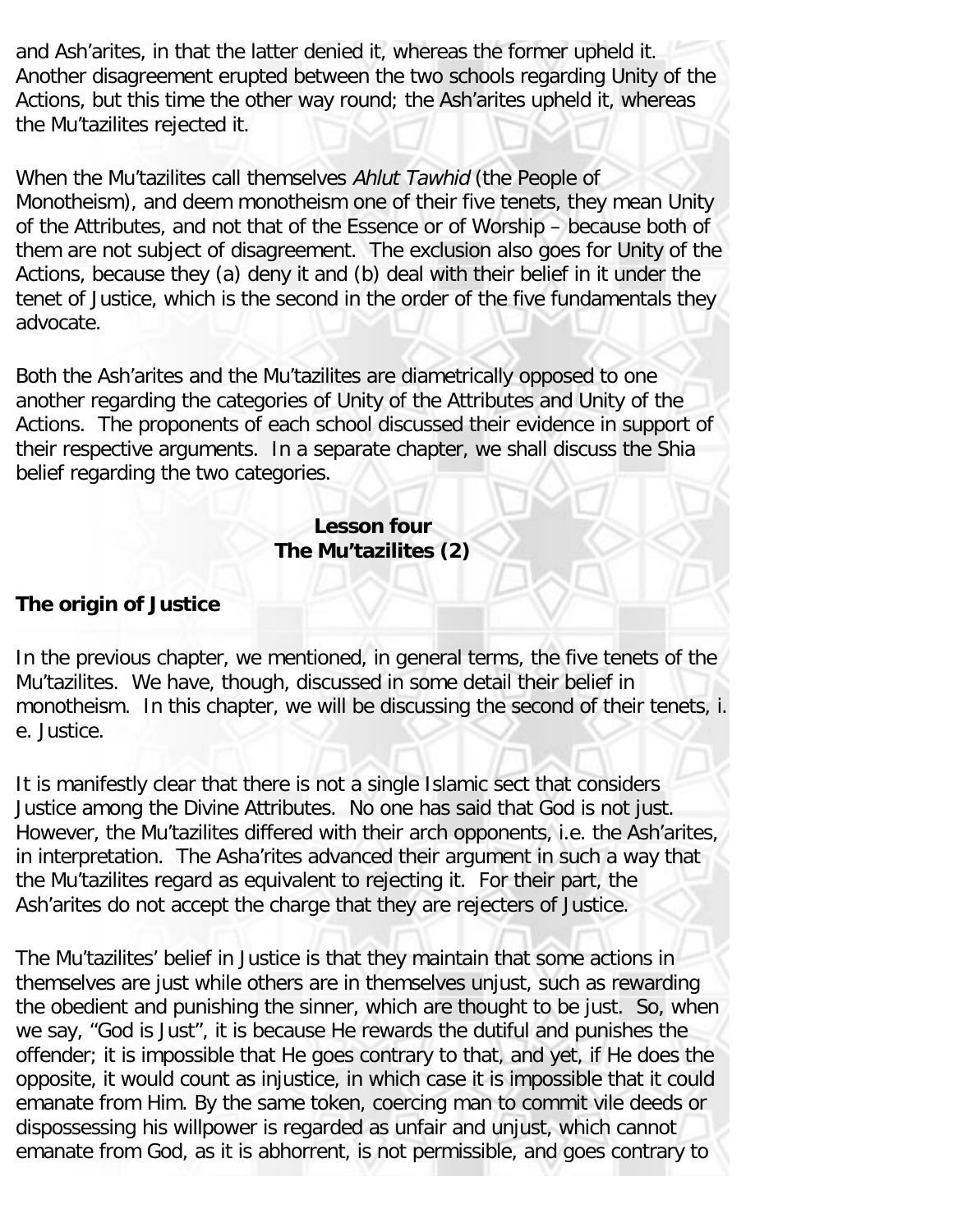the Divine affairs.

However, the Ash'arites maintain that there is no such action as intrinsically just or unjust. And yet, what God does is just. Supposing that He rewarded the sinner and punished the obedient, this is the very justice. Similarly, if He took away their willpower and made them commit that which is vile, then punished them for it, this cannot be regarded as miscarriage of justice.

Thus, the Mu'tazilites went against the Unity of Actions, because of their reading of Justice in this manner. Central to the Unity of Actions is that man should not commission the action by his own hands. In other words, God is the One who creates it, and because it is obvious that God will punish the offender and reward the compliant, punishing the sinner, who did not sin out of his free will, would be deemed unfair. This is how the Mu'tazilites concluded that Unity of Actions goes contrary to the grain of Justice.

Accordingly, the Mu'tazilites maintain that man has freewill and choice. They, therefore, defended this doctrine passionately, unlike the Ash'arites, who denied man's freewill.

The Mu'tzalites followed the tenet of Justice - which requires that some actions are inherently just and others are inherently unjust, and that it is entirely for reason to arbitrate which is which - by another wide spanning tenet, i.e. that of inherent good and repugnance of actions. Qualities like truthfulness, trustworthiness, chastity, and piety are in themselves good, as opposed to qualities such as lying, treachery, and vile deeds are abominations by nature. Thus, actions, even before God passes judgement on them, one way or the other, are capable of demonstrating their innate good or bad aspects.

This has guided the Mu'tazilites to another tenet about man's intellect, in that it is independent and capable of distinguishing what is good and what is repugnant of things. That is, irrespective of what the *sharia* law resolves, man can tell good from bad. However, the Ash'arites are disinclined to accept this argument.

Nevertheless, this question has led to a host of issues, some relate to the Divine and others to man. The question of God's works is one of these issues. That is, is there any purpose behind God's creation? The Mu'tazilites said: If there were no aim behind God's creation, this would amount to committing something that is repugnant, in which case it is rationally inadmissible. How about asking man to do what is not in his power? That is, can God ask man to do that which he cannot do? The Mu'tazilites say that this is both repugnant and out of the question. Is man capable of upholding unbelief? The Mu'tazilites answer in the affirmative, in that if the believer is not capable of becoming one and the unbeliever is not able to becoming one, the institution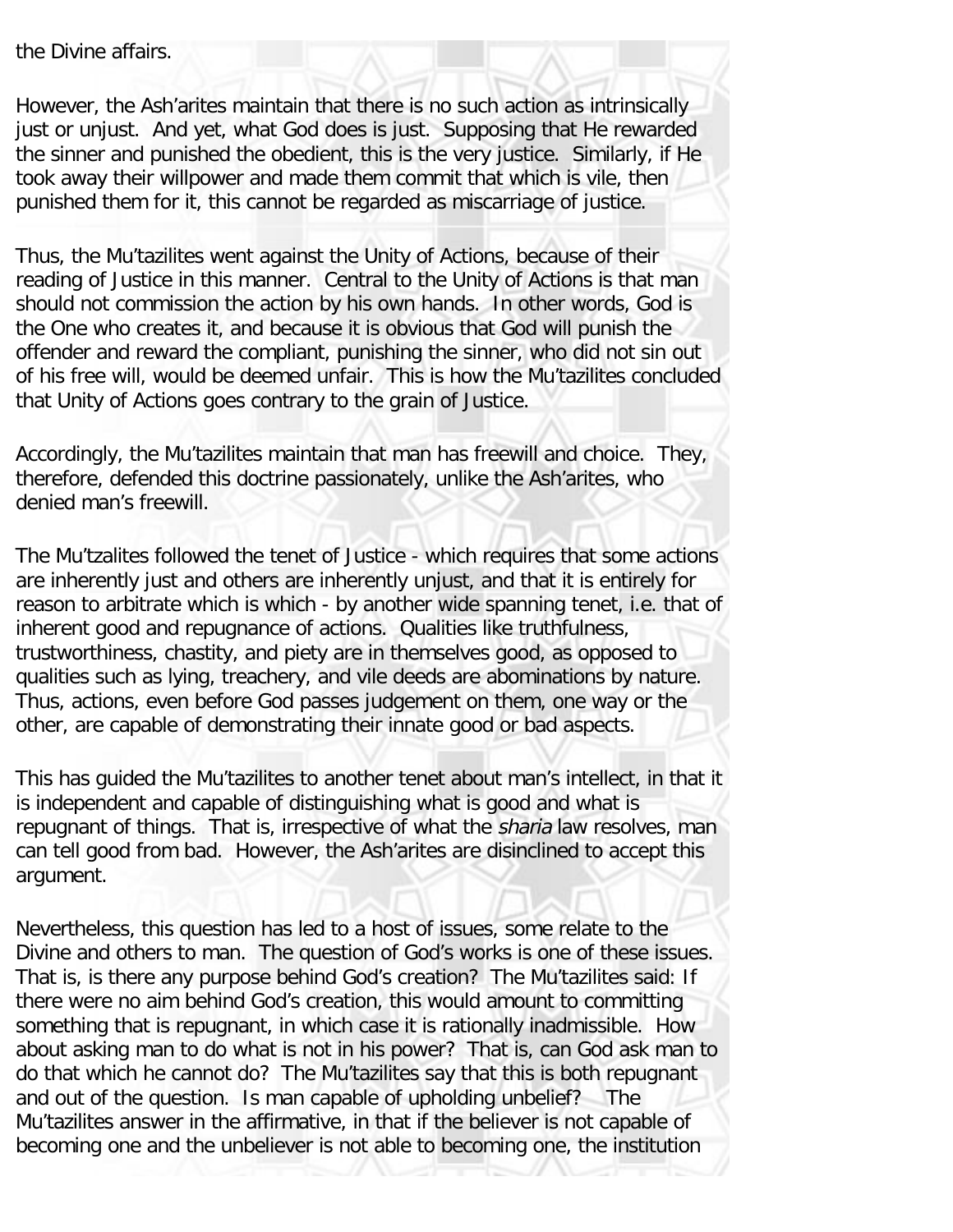of "reward and punishment" would be rendered nonsensical. The Ash'arites take the opposite position.

## **Monotheism**

Promise means the hope for reward and threat is the risk of getting punished if you fell foul of the Law. The Mu'tazilites argue that since God took it upon Himself to reward the Law-abiding among His creation, as He has declared in the Holy Qur'an, **"Our Lord! Thou are He that will gather mankind together against a Day about which there is no doubt; for Allah never fails in His promise."** (3/9). And since there is unanimity between Muslims on this, He will not break His promise insofar as punishment is concerned. Therefore, God will fulfil all the threats with punishment issued to the godless and the debauchee, unless they repent in their lifetime. Thus, repentance without forgiveness is not possible.

According to the Mu'tazilites, this would entail withholding the threat, which can be equated with breaking the promise of reward, i.e. if they were true, they would necessarily be both repugnant and inconceivable. This belief of the Mu'tazilites stemmed from the question of rational good and repugnance, which is linked to the issue of forgiveness.

## **The middle way**

The tenet of the Mu'tazilites of the middle way came as a reaction to two beliefs, which were dominant in the world of Islam then, i.e. unbelief/belief of the fasiq (godless). The Kharijites were the first ones to hold that committing a cardinal sin is akin to unbelief (kufr).

As is known, the Kharijites were catapulted on the Islamic ideological scene after the incident of "arbitration" (tahkeem) in Siffeen war *[between the then* Caliph, Imam Ali (a.s.) and Mu'awiyah, the then governor of Shaam (Syria)] in the first half of the first century of the Islamic era, i.e. circa 37 H.

It has been reported in Nahjul Balagha (The path of eloquence) *[a collection of* Imam Ali's sermons, letters, axioms, etc.] that the Imam (a.s.) engaged them in debate and refuted their claim with conclusive evidence. After the rule of Imam Ali (a.s.), the Kharijites took a hostile position vis-à-vis all the rulers that came after him. They took it upon themselves to uphold the duty of "enjoining what is good and forbidding what is evil" to the letter; they were as well the proponents of declaring people godless and unbelievers (at-tafseeq wattakfeer). And since the majority of the caliphs were committing cardinal sins, the Kharijites branded them unbelievers. That is why they were always on the opposite side of the policies of the ruling establishment.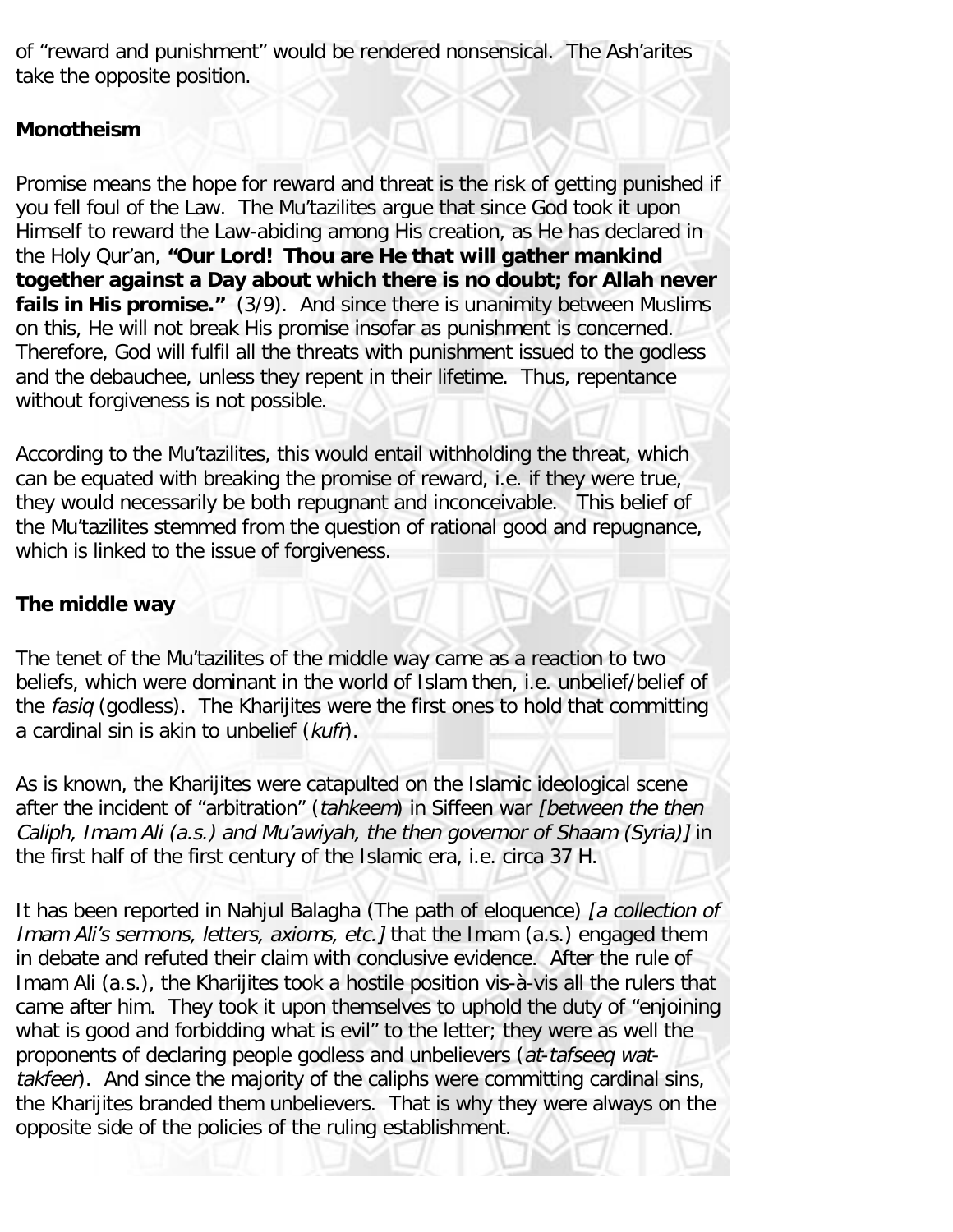In opposition to the Kharijites there appeared another sect known by the Murji'ites (Procrastinators), or should we say the ruling establishment established it. They teach that the judgement of every true believer, who has been quilty of a grievous sin, will be deferred *[yurj'a, hence the name murji'a]*, or left in a state of suspension, till resurrection. They also hold that disobedience with faith does not do harm, and that, on the other hand, obedience with infidelity would not benefit the person.

The ruling establishment benefited from the opinions of the Murji'ites, in that people were given licence to overlook the godlessness and profligacy of the rulers. It did not stop there; the wrongdoers among the rulers were even considered for future places in paradise. The Murji'ites maintain, "The imam's (leader's) position should not be encroached upon, even though he be a sinner. He should be obeyed and prayer behind him [in congregation] is technically deemed a proper one".

The Mu'tazilites teach that whoever is guilty of grievous, or cardinal, sin is neither a believer nor an unbeliever; he is in the middle ground between faith and unbelief. That is why they gave it the name, "middle way, or position".

It is reported that the first one to espouse this view was Wasil bin Ata' [d. 130/748], student of al-Hassan al-Basri. It is said that one day he was attending one of his teacher's lectures on the difference of opinion *[on the* question of the fasiq (godless)] between the Kharijites and the Murji'ites. Before his teacher gave an opinion, he intervened, saying: I believe those guilty of cardinal sins were fasiq (godless) and not unbelievers. He then left the place; it is also said that his teacher expelled him. Having severed his relations with his teacher, he set up a seminary of his own and started imparting his views. He was joined by his brother-in-law and student, Amr bin Ubaid. This had led al-Hassan al-Basri to remark, "I'itazalana Wasil, i.e. he left our company". However, the wider public would say, "They [i.e. Wasil and Amr] disagreed with the unanimous word, or view, of the umma (Muslim community)".

#### **Enjoining what is right and forbidding what is wrong**

This duty *[in Arabic: al amr bil ma'rouf wan nahi anil munkar]* is considered among the essentials of Islam. Muslims are unanimous in upholding this tradition, although they may differ as to its boundaries and stipulations. The Kharijites, for instance, say that there are no strings attached to upholding it in all circumstances.

However, some ideologues say that it should be implemented, provided there be a good result, and also with the proviso that carrying it out would not attract unsavoury reaction. And yet, the Kharijites chose to differ. While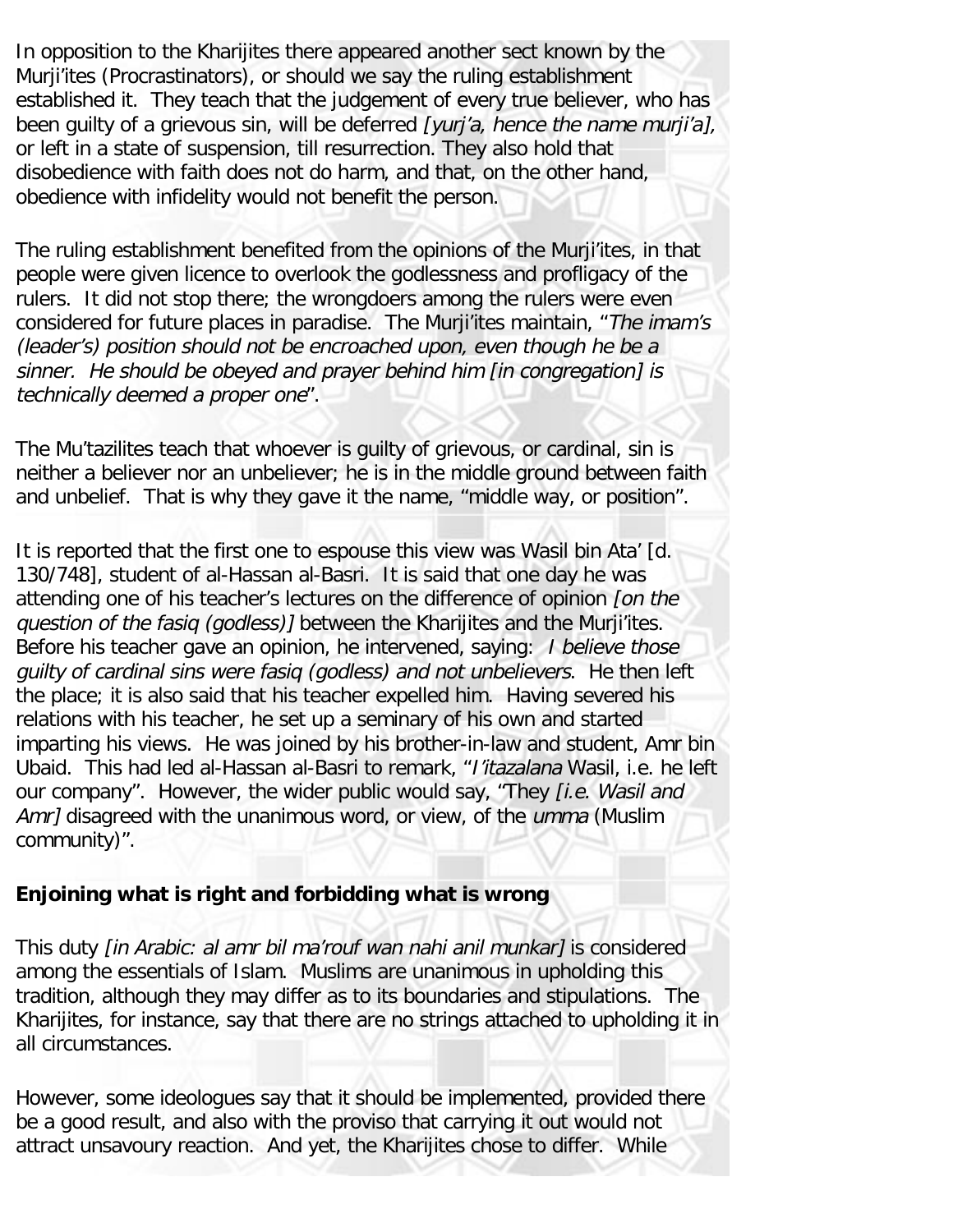others suppose that "enjoining good, or right, and forbidding evil, or wrong" relates to one's conscience and tongue, the Kharijites have made it compulsory that it be upheld, so much so that, in certain circumstances, they take to the sword to defend it.

Among those who teach that in upholding this duty one should not go beyond verbal counselling was Ahmad bin Hanbal [d.245/855]. At some stage during the Umayyad dynastic rule, this view was taken on board, so much so that campaigns to root out objectionable actions (mukaraat) were ruled impermissible.

The Mu'tazilites accepted the parameters of this duty, without confining it to the verbal. They, however, believe that if objectionable behaviour became widespread, or governments turned out to be repressive and unjust, it becomes incumbent on Muslims to uphold the duty.

This view of the Mu'tazilites goes contrary to that of Ahlul Hadith (the People of the tradition) and the Sunnis, whereas it concurs with that of the Kharijite, irrespective of the other differences between these schools of thought.

## **Lesson five The Mu'tazilites (3)**

<span id="page-18-0"></span>What has been discussed in the previous two lessons relate to the core beliefs of the Mutazilite School of Thought. However, and as we have already mentioned, they advanced many views and opinions and defended them fervently. Some of those views relate to different disciplines, such as divinity, physics (or natural sciences), sociology, and man. Insofar as subjects of divinity, or metaphysics, are concerned, there are those, which involve the public aspects, and those that deal with the intimate aspects. It goes without saying that, in common with other speculative theologians, the Mu'tazilites have aimed to deal with the latter, which revolve around the core of religious beliefs. As regards the discussion on public affairs, it is deemed as a prelude to the wider issues of discussing metaphysics. The same applies to natural sciences. That is, should theologians embark on any question in the domain of physics, they do so as a lead up to proving a religious belief or solving a problem relating to it. We give below a summary of those views, starting with metaphysics.

#### **The Divine**

a. Unity of the Attributes.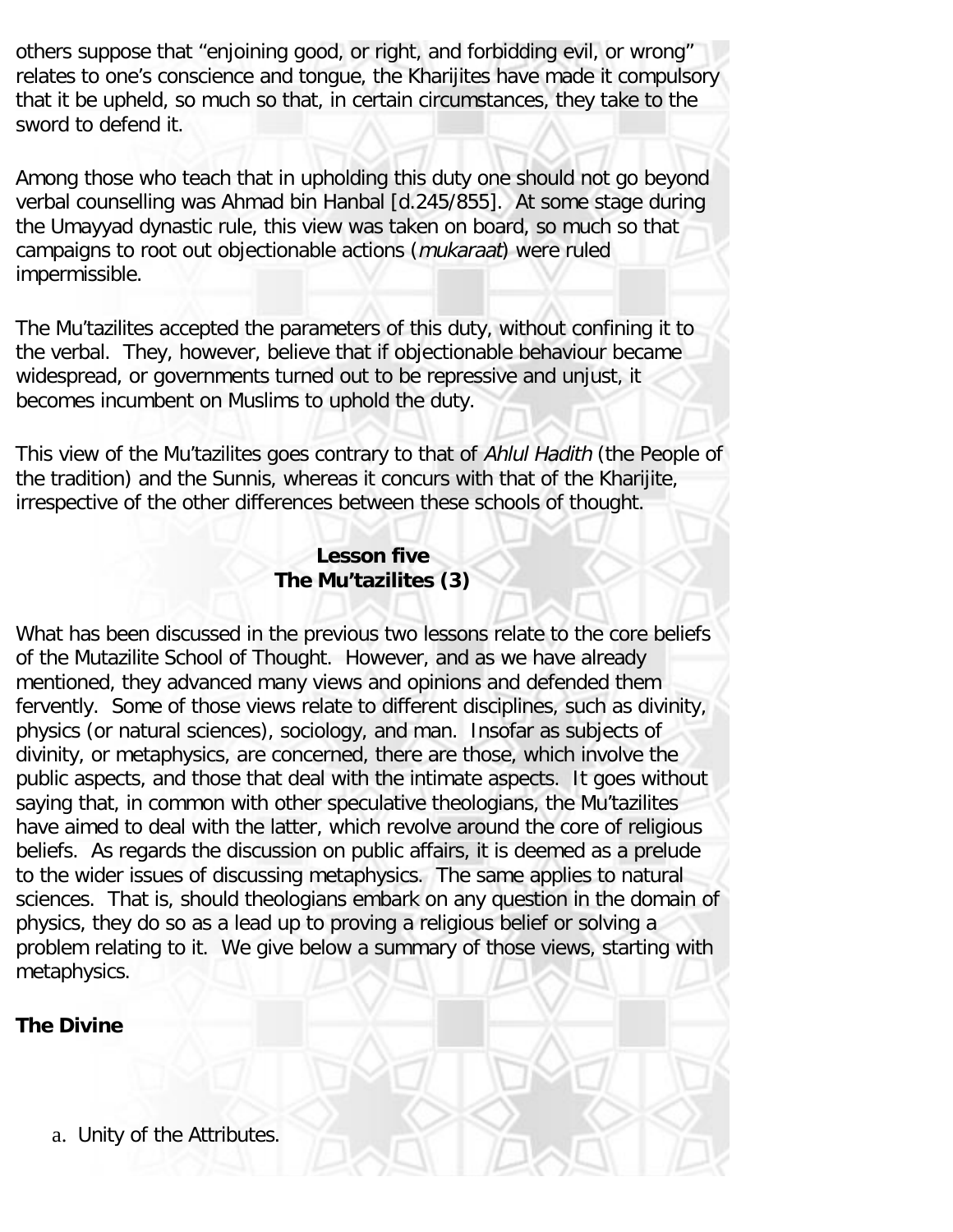- b. Justice.
- c. The Word, or speech, of God; is it created, i.e. is the Word a characteristic of the Action, and not of the Essence?
- d. God's actions have aims, i.e. each and every action that emanates from God has a purpose and serves an interest.
- e. Forgiveness without repentance is not possible. This is one of the fundamentals, i.e. promise and threat.
- f. Asking man to do more than that in his power is inconceivable.
- g. Man's actions are not created by God in any form. God's will has no say in man's own actions.
- h. The universe has been brought into existence (haadith). This view is diametrically opposed to what philosophers hold.
- i. Physically seeing God, whether in this world or the hereafter, is impossible.

#### **Natural science**

- a. The body is composed of indivisible atoms.
- b. Smell is caused by atoms, travelling in the atmosphere.
- c. Flavour is nothing but particles that influence the taste of man.
- d. Light consists of particles travelling in the atmosphere.
- e. Interference of bodies is not inconceivable. This view is espoused by some Mu'tazilites.
- f. Impulsive motion is not inconceivable. This view too is held by some Mu'taziltes.

**Man**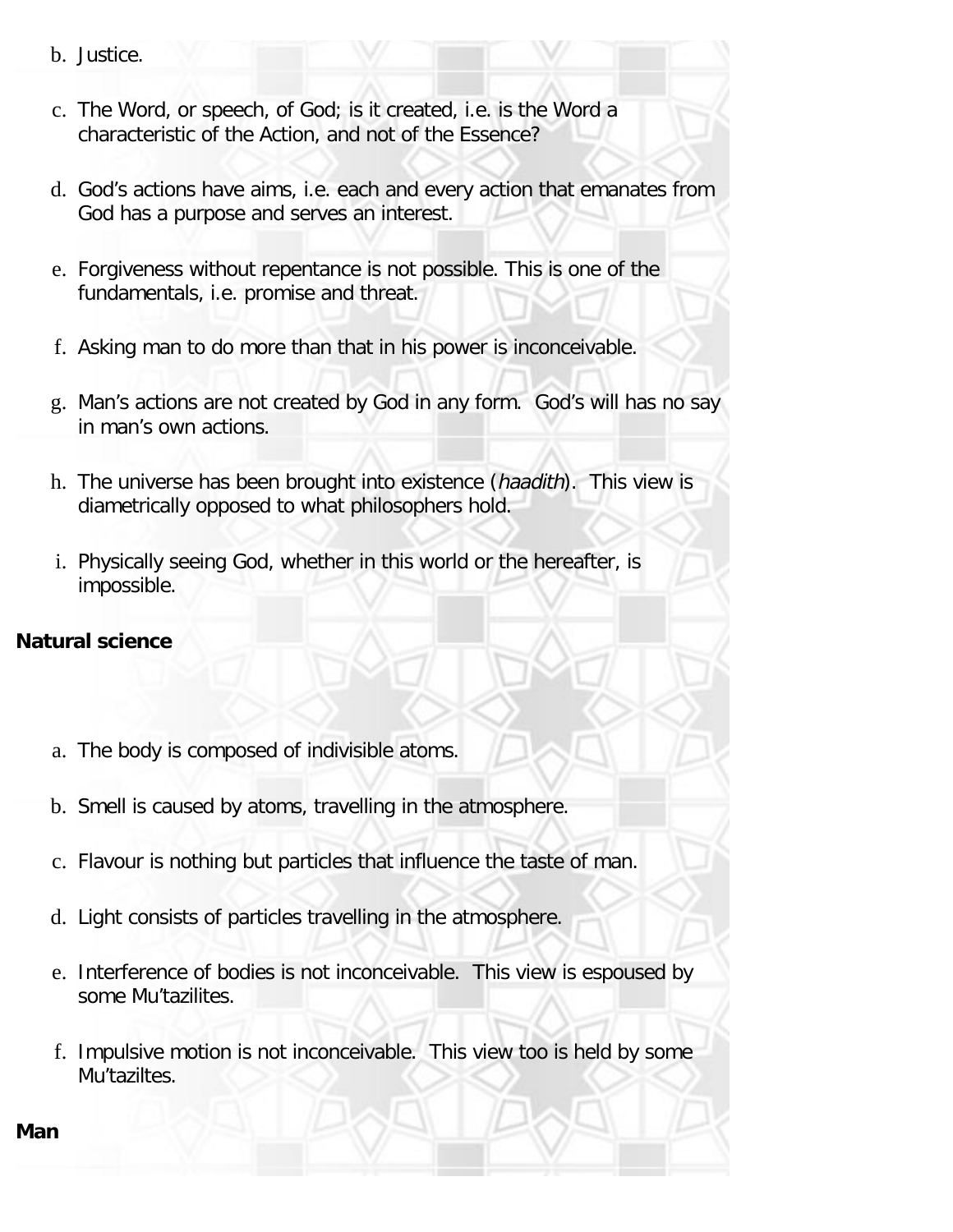- a. Man has freewill and choice and is not coerced. This idea relates to the idea of creation of actions and the issue of Divine Justice.
- b. Power, i.e. man has the power to decide, before embarking on any activity, to go ahead with it or abandon it.
- c. The believer is capable of turning into an unbeliever and vice versa.
- d. The godless is neither a believer nor an unbeliever.
- e. Reason, or intellect, is capable of distinguishing certain matters independent of any prior guidance from the sharia Law.
- f. When tradition goes contrary to reason, the latter should take precedence over tradition.
- g. The Holy Qur'an can be interpreted by way of intellection.

# **Social and political issues**

- a. It is compulsory to uphold the duty of enjoining what is good and forbidding what is evil, even if it requires taking to fighting with the sword.
- b. The succession to power of the Guided Caliphs in the order it took place is sound.
- c. Ali was more superior to those who preceded him to power. This view, however, is espoused by some Mu'tazilites. The majority of them, except Wasil bin Ata', were of the opinion that Abu Bakr was more superior. However, later generations maintain that Ali was more superior.
- d. It is permissible to criticise the Companions *[of the Prophet*  $(s.a.w.)$ *]*, study and analyse their works.
- e. Undertaking a comparative study of the political programmes of both [the Guided Caliphs] Omar and Ali.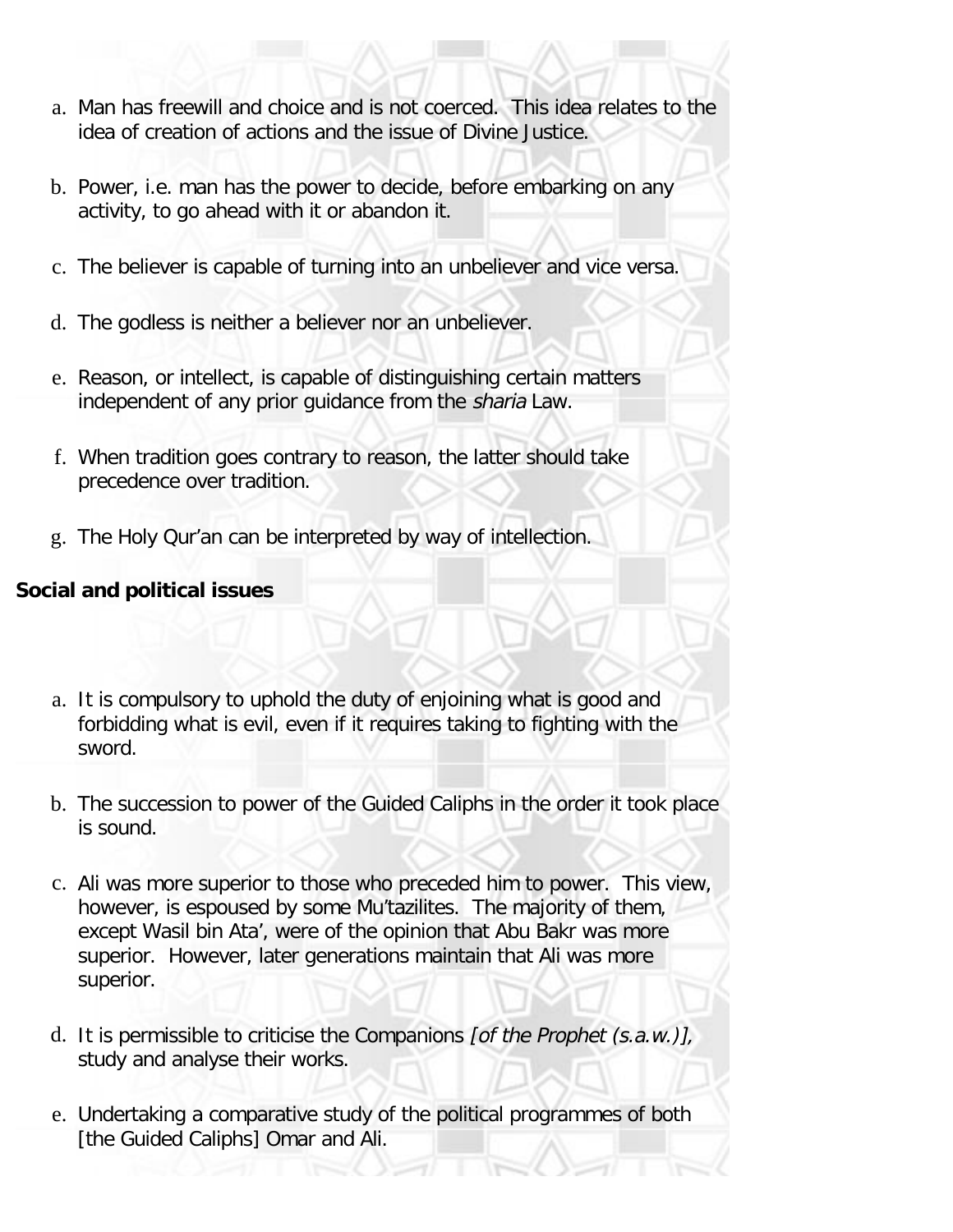The above list is by no means exhaustive. In some of those issues, the Mu'tazilite views agree with those of the Ash'arites, the philosophers, the Shiites, the Kharijites and the Murj'ites.

It is to be noted, though, that the Mu'tazilites had never fallen under the influence of Greek thought, so much so that they had never espoused any of its philosophical heritage that was in vogue at the pinnacle of the Mu'tazilite ideological acumen. They even went further in writing books, refuting the claims of philosophers. The struggle between speculative theologians (mutakalimeen) and philosophers benefited both the camps, in that the gulf between the two rivals was made very much narrower, in spite of the fact that there remained some issues, on which the two sides chose to differ.

## **The process of change and history**

Naturally, these issues did not come to the fore at one go and were not advanced by a single person or a particular group. They were propagated by several vanguards and espoused and developed steadily by others through the passage of time.

Among those contentious issues was the question of compulsion and empowerment, or delegation, (*jabr* and *tafweedh*), which was the oldest. The Mu'tazilites adopted the principle of delegation. The Holy Qur'an discussed this question in many passages; this might have given rise to mind provoking exercises.

On the one hand, the Holy Qur'an states unequivocally that man has freewill and choice in whatever actions he takes and in his general conduct, i.e. he is not coerced to do anything he is not willing to do.

And yet, there are many Qur'anic passages that state that everything is subjected to the Will of God.

This is how the misunderstanding has happened, as those two sets of Qur'anic verses look seemingly contradictory. Therefore, some took to interpreting the first set to conclude that man has freewill over his actions. Others chose to side with the second set of verses, i.e. those concerning God's will and decree and destiny (*qadha* and *qadar*), deducing that everything is in the hands of the Divine.

However, there is a third group, who maintain that there is no contradiction between the two sets of verses.

This subject had been extensively discussed in Imam Ali's words and sermons.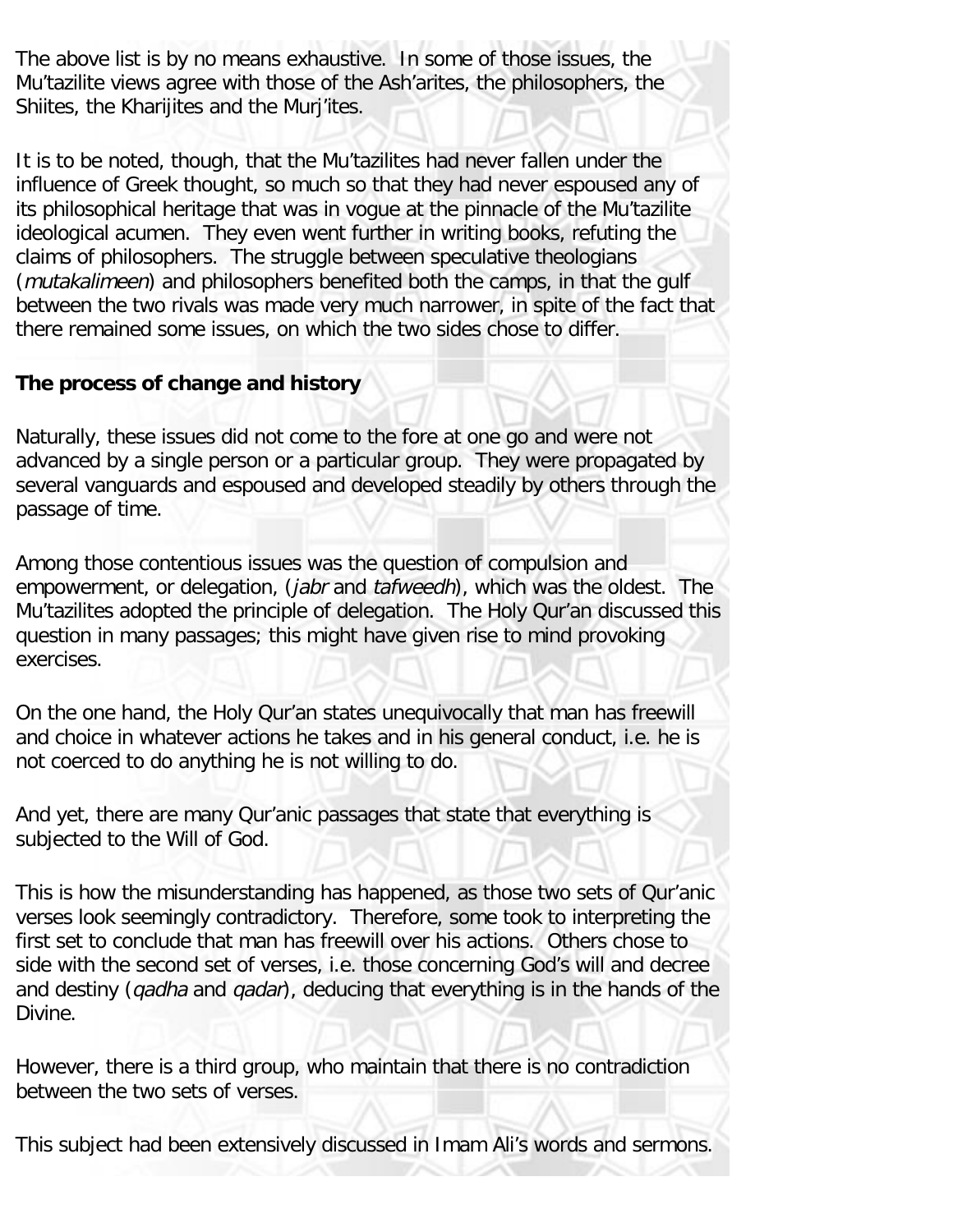However, debating the subject was synonymous with the emergence of Islam as a force to be reckoned with. On the other hand, Muslims taking sides on, and splitting into factions over, this issue came into being during the second half of the first century of the Islamic era.

It is said that the idea of man's freewill was first put forward by Ghelan ad-Dimashqi and Ma'bad aj-Juhni [during the Umayyad rule]. The Umayyad wanted to disseminate the ideology of compulsion (*jabr*) among the wider general public for their political ends. Under the slogan, "We believe in divine decree (qadha'), whether good or bad", they used to justify their unjust and imposed rule. For this reason they persecuted the proponents of the doctrine of man's freewill and freedom. Similarly, they executed both Ghelan and Ma'bad. The followers of this school were called the Qadri'ites [i.e. the believers in man's freewill and choice].

As for the issue of *fisq* (godlessness), it was debated even before the question of compulsion and freewill. Its first exponents were the Kharijites, during the rule of Imam Ali (a.s.). However, they did not debate it in a scientific and structured way, as was the case in the discipline of kalaam (scholastic theology). This, though, was taken up by the Mu'tazilites, who developed it, using kalaam techniques. The result was the espousal of "the middle way, or position", [i.e. the godless is neither a believer nor an unbeliever; he is half way between the two].

Discussing the question of decree and destiny had led to a host of other issues. Divine Justice, rational good and repugnance, justifying Divine Actions by way of intents and purposes, and the inconceivability of requiring man to do what is beyond his power and reach, to name but a few.

In the second half of the second century of the Islamic era (Hijri), a man called al-Jahm bin Safwan [d.127/745] circulated new ideas concerning the Attributes of the Divine. The historians of sects and factions (milel and nihel) allege that Unity of the Attributes, i.e. God's Attributes are His very Essence, which the Mu'tazilites deem the bedrock of Monotheism, as well as the question of the dissimilarity between God and His creation, i.e. (tanzih) [the principle of elimination of "form and qualities of man" from the conception of the Divine], was first advanced by al- Jahm bin Safwan; his followers were later known by the Jahmi'ites. In the doctrine of empowerment (tafweedh), The Mu'tazilites followed in the footsteps of the Qadri'ites. As regards monotheism and tanzih they chose to follow the Jahmi'ites. As for bin Safwan himself, he was a Jabri'ite.

Thus, and as has been reported, the Mu'tazilites, in two of their fundamental beliefs – monotheism and justice, followed two other groups. That is, in monotheism, they adopted what the Jahmi'ites advocate, and in justice, they emulated the Qadri'ites. It can, therefore, be said that the Mu'tazila school of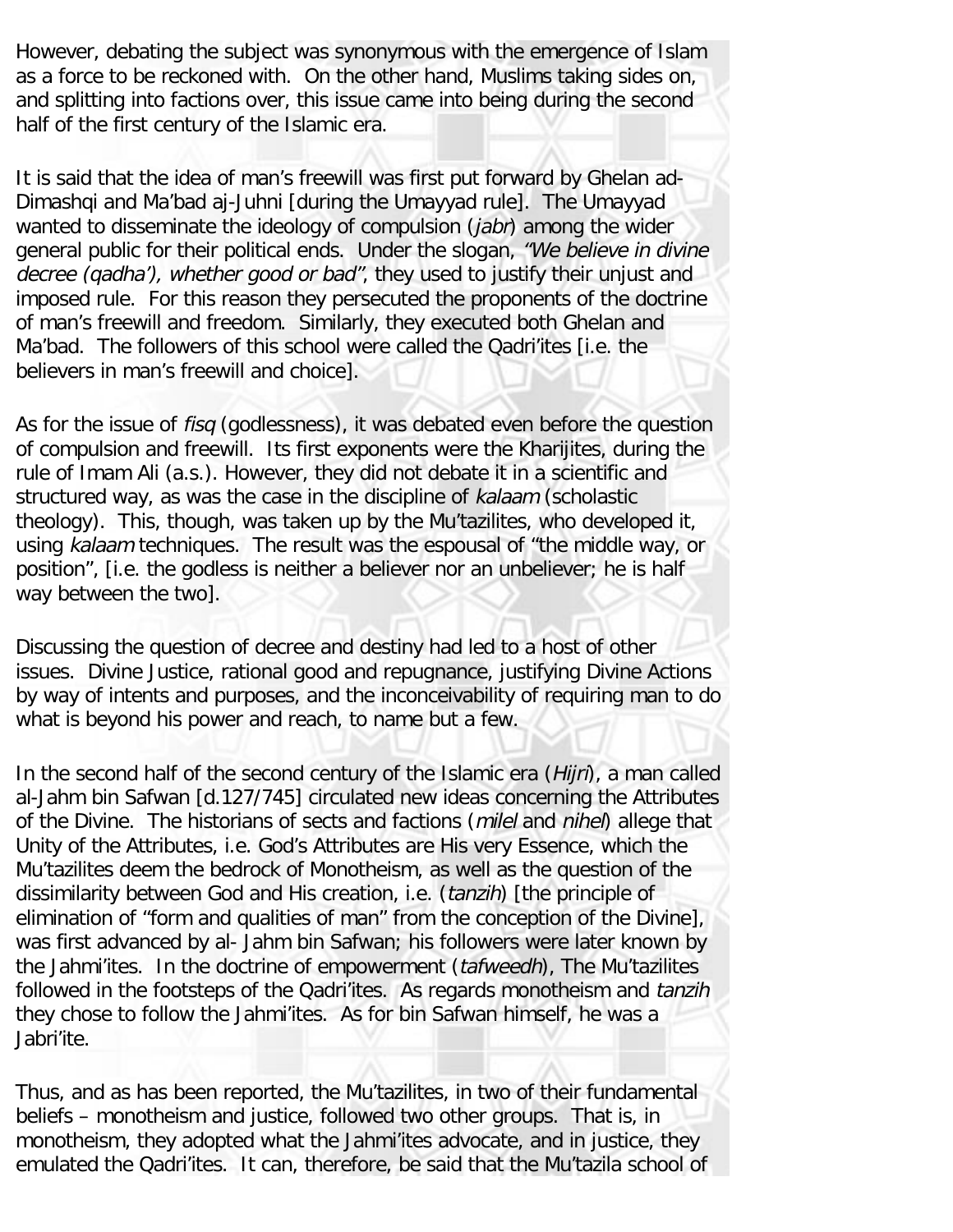thought represents the development of the views of the two groups into a distinct shape.

The founder of this school of theology, i.e. who turned it into a distinct sect, was Wasil bin Ata' al-Ghazzal [d. 130/748], who was a disciple of Al-Hassan al-Basri. He deserted his teacher after he gave an opinion on the matter of the godless (fasiq) before waiting for his teacher to reply and left to set up his own seminary. That is why his disciples and the followers of his school are called the deserters, or separatists, i.e. Mu'tazilites. However, others are of the opinion that the name was first given to a group of people who chose to take a neutral position vis-à-vis the wars of al Jamal and Siffen, [which were fought during the rule of Imam Ali], such as Sa'ad bin Abi Waqqas, Zaid bin Thabit, and Abdulla bin Omar. At a later date, when the question of faith or unbelief of the fasiq (godless) was raised by the Kharijites, a question which divided Muslims into two camps, a third group took a third way, preferring to stay neutral. In other words the approach personalities such as bin Waqqas adopted in a political matter. This theological group espoused in an ideological issue, hence the name, Mu'tazilite (non-aligned).

The studies of Wasil bin Ata' were confined to the issues of God's Attributes, tafweedh (man's freewill), the middle way [of the godless], promise and threat, and some other opinions on the differences of the Prophet's Companions (Sahaaba).

After his departure, Amr bin Ubaid, his brother-in-law and leading disciple, developed his opinions. Among other prominent teachers of this school were Abul Huthail al-Allaf (d. 235H.) and Ibrahim an-Nidham (d. 231H.). At the hands of the last two, the science of kalaam (speculative theology) took a philosophical tone. Abul Huthail studied the books of the philosophers and wrote critical essays of them. An-Nidham came up with new and numerous theories in physics, among which was the "atoms of bodies".

Among other luminaries of the Mu'tazilites was Al-Jahidh, the famous man of letters, writer, and author of the book, "Al-Bayan wat Tabyeen" (The Declaration and Elucidation), who lived in the third century of the Islamic era (i. e. Hijri).

The Mu'tazilites were not on good terms with the rulers of the Umayyad dynasty. In the early days of the Abbasid dynasty, they took a neutral position. However, al-Ma'moun [d. 256/870], the famous Abbasid Caliph took notice of their dogma and granted them protection; this had continued during the rule of both al-Mu'tasim and al-Wathiq, who succeeded him in the office of Caliphate. Those three caliphs were known to be of a Mu'tazilite persuasion.

In those days, kalaam issues were hotly debated, so much so that debate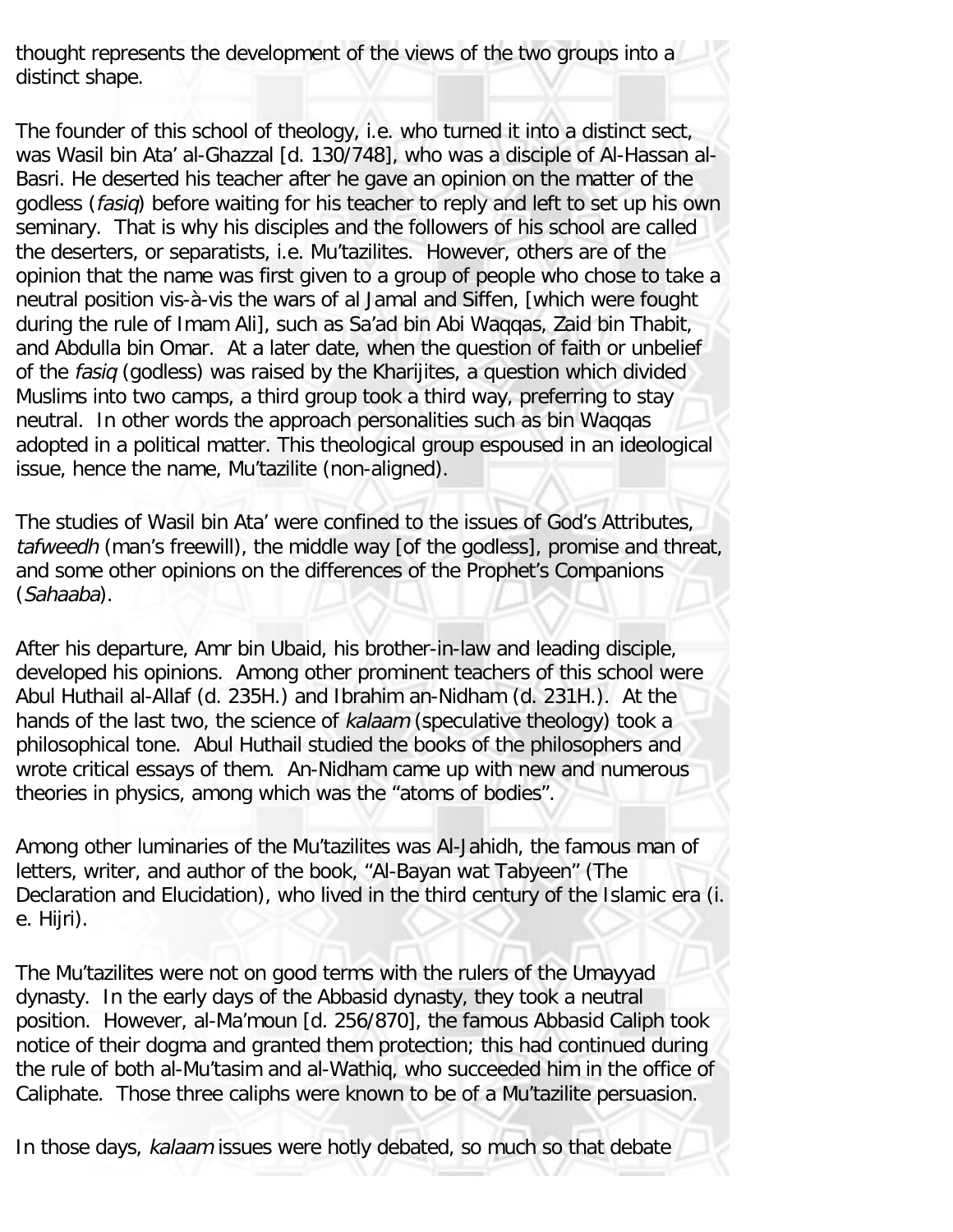travelled far and wide in the Islamic world. The question of the Word, or Speech, of God, i.e. is it of the domain of His Actions or His Essence? Is it created or eternal, such as Omnipotence, Life, and Omniscience? And is the Qur'an, which is the Word of God, created and caused or not created and eternal?

The Mu'tazilites are of the opinion that the Word of God is created and that the Qur'an is created and caused; they went even further in declaring those who believe in the eternity of the Qur'an as unbelievers. Others took the opposite view. Al-Ma'moun issued an order, punishing any person who maintained that the Qur'an is eternal. As a result many people were imprisoned and tortured.

The Abbasid Caliphs al-Mu'tasim and al-Wathinq continued the policy of their predecessor al-Ma'moun, in cracking down on dissent. Ahmad bin Hanbal [d.245/833], the founder of the Hanbalite School of Thought was the most famous of their prisoners. The Caliph al-Mutawakkil turned his back to the Mu'tazilites and persecuted them. During those testing times, a lot of blood was spilled and properties ransacked. Muslims dub that period as "tribulation".

That onslaught by al-Mutawakkil almost decimated the Mu'tazilites. The arena was left for Ahlus Sunnah (The Sunnis) and Ahlul Hadith (the People of the Tradition).

Nevertheless, even during the periods of their weakness, they managed to produce outstanding ideologists, such as Abul Qassim al-Balkhi, also known as al-Ka'bi (d. 217 H.), Abu Ali al-Jibba'i (d. 303 H.), his son, Abu Hashim al-Jibba'i, Judge Abdul Jabbar al-Mu'tazili (d. 415 H.), Abul Hassan al-Khayyat, who lived at the lifetime of as-Sahib bin Abbad, az-Zamakhshari (d. 583 H.) and Abu Ja'far al-Iskafi.

## **Lesson six The Ash'arites**

<span id="page-24-0"></span>As we have already explained in the previous lessons that the ideas that led to the emergence of the Mutazilite School of Thought can be traced back to the second half of the first century of the Islamic era.

In an attempt to understand the fundamentals of religion and propagating them, they advocated an approach that was a mixture of logic and deduction. It goes without saying that the first parameter in this approach was giving precedence to the independent judgement of reason over any other thing. It is obvious too that the wider general public are not concerned with reasoning and examination, considering "practicing religion" synonymous to "worship", and the manifest, or exoteric, meaning of Qur'anic verses and hadiths (Prophetic traditions), especially the latter, as a forgone conclusion. They even believe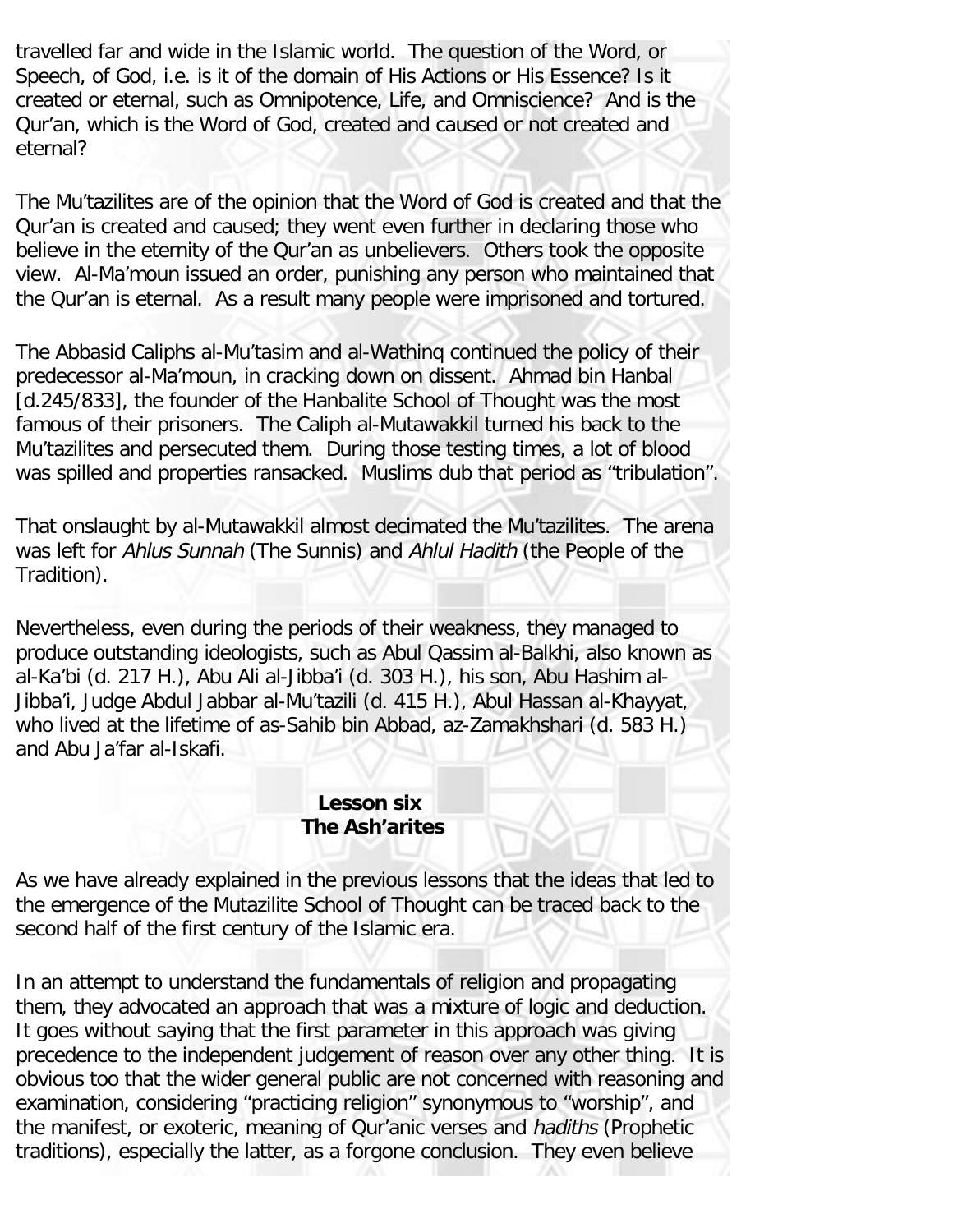that any reasoning or exerting effort in this regard is a kind of rebellion against religiousness. This is particularly so, when the ruling establishment encourages this type of thinking; more so, if some of the clergy are proponents of such strand of ideas, and worse still if some are pseudo-clerics. Examples of these abound. The intolerance shown, and harsh smear campaigns waged, by the Ikhbaris [a Shia sect that depends solely on reported tradition (Akhbar) in formulating its juridical rulings] against the fundamentalists and the mujtahids [jurists, who depend on reason, in addition to other tools of jurisprudence, such as the Qur'an, and Sunna "Prophetic tradition", in arriving at religious judgements] is one such example. Another is the attack by some jurists and speculative theologians on the philosophers in the Islamic world.

The Mu'tazilites had made great leaps in understanding Islam, propagating and defending it against the Dahriyeen [proponents of the doctrine of the eternity of the world, a materialistic, atheistic trend in medieval Islam], Jews, Christians, Magians, Sabians, and others. They were responsible for educating scores of propagators and sending them far and wide to promote Islam. They, nevertheless, were threatened from within the camp of Islam at the hands of Dhahirites, i.e. Ahlul Hadith, or Ahlus Sunna. They were fatally stabbed in the back, so much so that they waned and eventually died out.

In the beginning, i.e. until late in the third and early fourth centuries of the Islamic era, there were no theology schools that were opposed to their school, as was the case much later. All differing views were reactions to the views that were advanced by the Mu'tazilites that boiled down to hadith and sunnah. However, originally, the chief exponents of the school of Ahlul Hadith, such as Malik bin Anas [d.179/795] and Ahmad bin Hanbal [d. 245/833] declared the study and inference in matters of belief taboo. Thus, the Sunnis not only had no school for scholastic theology (kalaam) to counter the Mu'tazilite one, but they denied kalaam and made dabbling in it unlawful (haraam).

However, at the close of the third and the turn of the fourth centuries, a new development took place on the ideological landscape. Abul Hassan al-Ash'ari [d. 324/935] arrived at the scene. He was a towering figure endowed with genius. He studied for years at the hands of Judge Abdul Jabbar al-Mu'tazili. He defected to the Sunni camp. He drew on his experience and Mu'atazilite roots and managed to set up a distinct Sunni School of Thought, championing deduction in arriving at the fundamental beliefs of the Sunnis.

Contrary to the leaders of Ahlul Hadith, such as Ibn Hanbal, al-Ash'ari sanctioned the use of critical examination, deduction, and logic in the fundamentals of religion. He substantiated his research with evidence from the Holy Qur'an and the Sunnah (Prophetic tradition). He wrote a book in this regard entitled, "A treatise in approving of the embarkation on kalaam (scholastic theology)". With the advent of the Asha'rite school, Ahlul Hadith (the People of the tradition) were split into two groups, the Asharites, who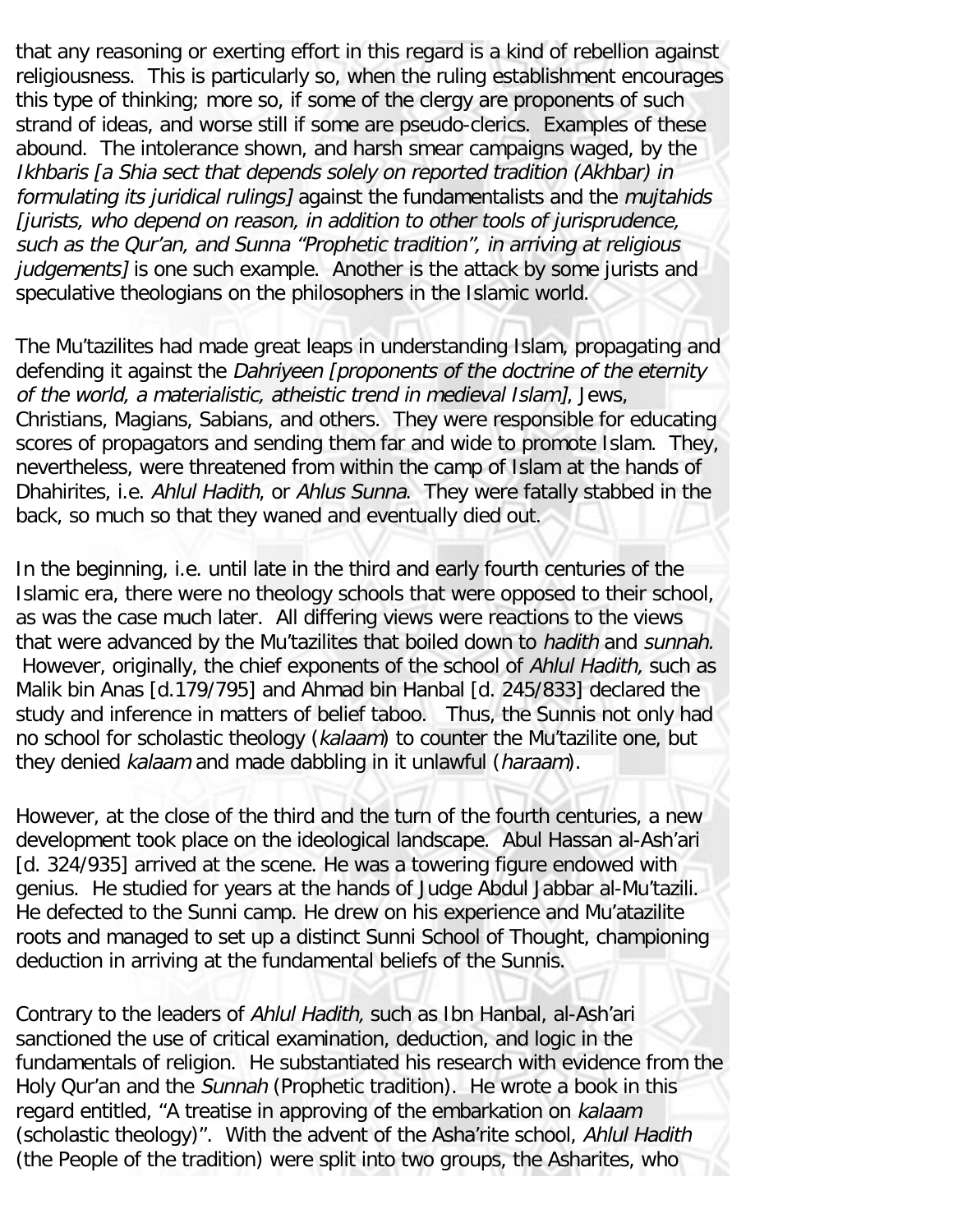endorsed the involvement in kalaam, and the Hanbalites who made the involvement in this type of theology unlawful. It is to be noted, however, that Ibn Hanbal wrote a book, justifying the barring of experimenting in logic and scholastic theology.

It did not come at a worse time for the Mu'tazilites, i.e. when they had already been weakened by the blows they had suffered. Ordinary people started deserting them in droves, especially during the events of "tribulation", that is, when they attempted to force their way of thinking on the people under duress, making use of rulers who were sympathetic to and supportive of their brand of doctrine. Among the most vexing issues was the question of "the creation of the Qur'an". It is well documented that the events, which were given the name, "tribulation", led to many deaths; and people were persecuted and made prisoners of conscience. The people blamed the Mu'tazilites for those events and thus became averse to their doctrines because of what they saw of their responsibility for the mayhem.

The people's welcoming the arrival of the new school of thought, the Asha'rite, was due to these two reasons. After the departure of Abul Hassan al-Asha'ri, there appeared new figures, who contributed to cementing his ideas and developing them. Among them were Abu Bakr al-Baqillani (d. 403 H.), who was a contemporaneous of ash-Sheikh al-Mufid, Abu Ishaq al-Isfarayeeni, Imam al-Juwaini, the teacher of al-Ghazzali, Imam al-Ghazzali (d. 505 H, 1111 CE) himself, the author of the book, "Ihya' Uloomuddin – Revival of the sciences of religion", and [physician, philosopher, chemist and freethinker], Imam Fakhruddin ar-Razi [c.250/864 – 313/925 or 320/932].

The Ash'arite School had undergone gradual change, especially at the hands of al-Ghazzali, who watered down its kalaam image, giving it a gnostic, i.e. mystic or sufi, colour. During the time of al-Fakhr ar-Razi, it bordered on the philosophical. However, when the time of al-Khawaja Nasiruddin at-Tusi [the theologian, philosopher, scientist, and vizier 597/1201 – 672/1274] came, and wrote his book, "Tajridul I'tigad – Uncovering of Belief", he took the science of kalaam (speculative theology) to an almost entirely philosophical domain. The book of this Shiite philosopher and theologian set the agenda for all scholastic theologians, who succeeded him, be they Ash'arite or Mutazilite.

After "Tajridul I'tigad", at-Tusi wrote "al-Mawagif - The Positions" and "al-Magasid – The Intents", and the annotations that went with them. In style and approach, the last two were not different from "Tajridul I'tigad". In fact, with the passage of time, the Ash'arites had become far removed from the teachings of the founder of their school, becoming closer to the Mu'tazilite ideology and philosophy.

We give below a broad list of the tenets of al-Ash'ari, who defended the fundamental beliefs of the Sunnis, or more appropriately made these beliefs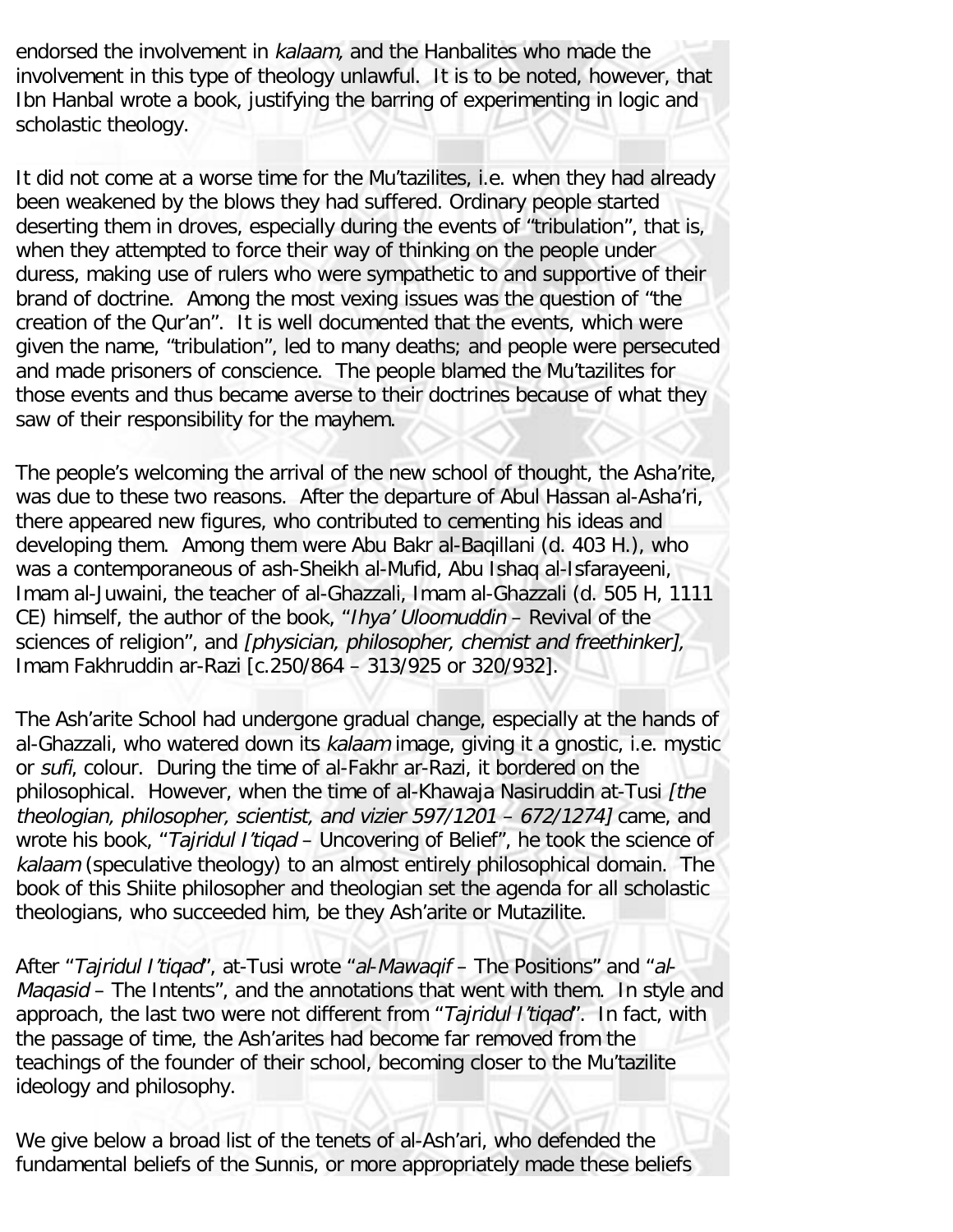clearly defined, in some measure:

- a. The disunity of the Attributes [of God] with His Essence.
- b. The universality of the Divine will, decree and destiny across the board of all occurrences, i.e. the opposite position taken by the Mu'tazilites and in conformity with the view of the philosophers.
- c. Both evil and good originate from God.
- d. Man has no freewill.
- e. What is judged as good or repugnant is the exclusive preserve of the sharia Law, i.e. these characteristics are not inherent.
- f. It is not incumbent on God to show grace and choose what is in the best interest of man. This goes contrary to the Mu'tazilite standpoint.
- g. Man's power to commission any action is activated while he is carrying it out not before embarking on it.
- h. There is not such a thing as complete "tanzih", i.e. the principle of elimination of "form and qualities of man" from the conception of the Divine.
- i. Man does not create his action; rather, he earns it.
- j. God can be physically seen in the hereafter.
- k. The godless is a believer.
- l. There is no problem in the Divine granting forgiveness, even without man repenting. Likewise, a believer can be punished.
- m. There is no problem in intercession.
- n. The universe is created, i.e. in time.
- o. God's Word is eternal, i.e. self-speech rather than the spoken word.
- p. God's actions do not necessarily follow a purpose or an aim.
- q. There is no objection to requiring man to do what is not in his power.

Abul Hassan al-Ash'ari was a prolific writer, so much so that it is said that he wrote more than two hundred works. Some one hundred titles of these are mentioned in the bibliographies. It is evident, though, that most of these books had been lost. However, the most famous of his books could be, "Magaaltul Islamiyyin – The Tracts of the Islamists". Anther book is, "Alluma' – The Brilliancy".

Al-Ash'ari's views left an indelible mark on the Islamic doctrinal landscape, and this is regrettable. However, the Mu'tazilites and the philosophers wrote many books, refuting his opinions. Many of his beliefs and views were mentioned in Ibn Sina's (Avicenna's) book, "Ash-Shifa' - The Healing, without quoting the source, and were disproved. Not only this, some of his followers, such as Judge al-Baqillani and Imamul Haramain al-Juwaini had revised his theory on man's compulsion.

Although Imam Mohammad al-Ghazzali was Ash'arite, and was instrumental in consolidating the doctrinal principles of the Ash'arite School, yet he revamped it with new ideas. He was responsible for bringing the science of kalaam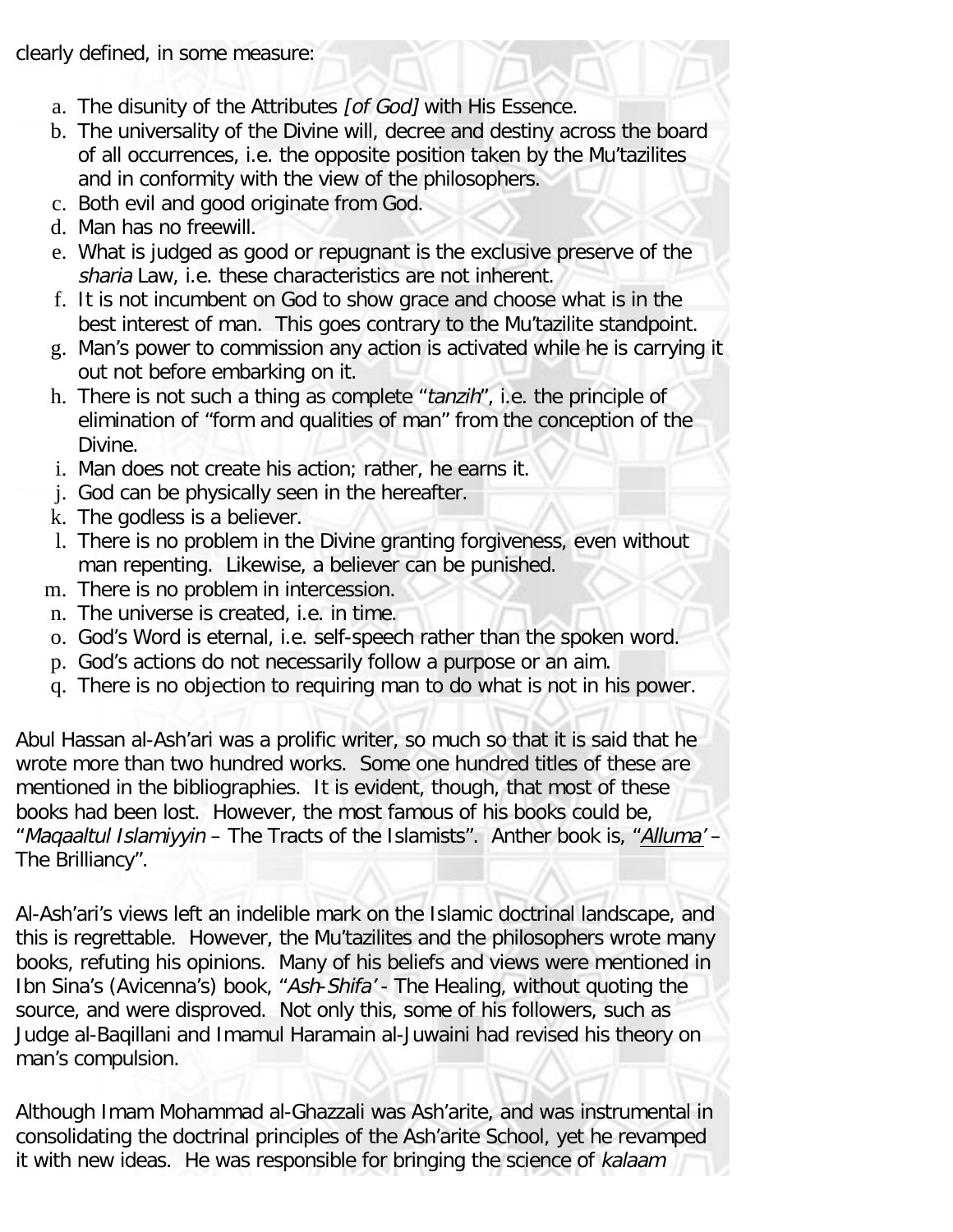(scholastic theology) closer to gnosis (irfan) and Sufism. The Iranian poet ar-Rumi, the author of the book, "al-Mathnawi" was Ash'arite, and yet, he was more inclined to radical irfan. Because of Imam ar-Razi's philosophical background, he gave the Ash'arite kalaam a new impetus and a breath of fresh air.

The triumph of the Ash'arite in the world of Islam came at a high cost. It is a victory for inflexibility, or inertia, and prohibitive practices over freedom of thought. Although the warring was mainly between the Mu'tazilites and the Ash'arites, i.e. within the Sunni branch of Islam, yet the Shia World did not escape unscathed. However, there were historical as well as social reasons for this victory. Furthermore, certain political developments had a great influence on this front.

The Abbasid Caliph, al-Mutawakkil, had played a significant part in making the Sunni School of Thought gain the upper hand. A century later, Abul Hassan al-Ash'ari gave the School a speculative theologian touch. It goes without saying that had al-Mutawakkil been of the same persuasion of his predecessor, al-Ma'moun, the Mu'tazilites would not have faced that fate.

It is noteworthy that the ascendancy of Turkic Seljuks in Iran had played a part in the triumph and spread of the Asha'rite doctrines. The Seljuks were not people of thought and liberty, unlike aal-Buwaih, during whose rule, Shi'ism and Mu'tazilte ideology made a comeback. Ibnul Ameed and as-Sahib bin Abbad, among the politicians and scholars, were anti Asha'rite.

We are not trying to defend the beliefs of the Mu'tazilites, in that we will take issue with several of their simplistic ideas. However, one is left with no alternative but to sing the praise of their rational methodology, which died out with their departure from the Islamic ideological scene. As is known, a religion as rich and as profound as Islam is in need of kalaam, which is based on the freedom of the intellect and well founded belief and faith.

### **Lesson seven The Shia (1)**

<span id="page-28-0"></span>The turn now is for the discussion of kalaam (scholastic theology), as advocated by the Shia. This science, which deals with rational judgement and logic in the field of the fundamentals of Islamic beliefs, has a unique and excellent place with the Shia. Above all, kalaam, in the view of the Shia, has, on the one hand, a strong link with their reported tradition (ahaadith). On the other hand, it meshes with their philosophy. As we have already mentioned, kalaam, in the view of the Sunnis, is a phenomenon that contravenes hadith and sunnah (Prophetic tradition). And yet, according to the Shia, kalaam does not go contrary to *hadith* and sunnah only, but has a special place in both of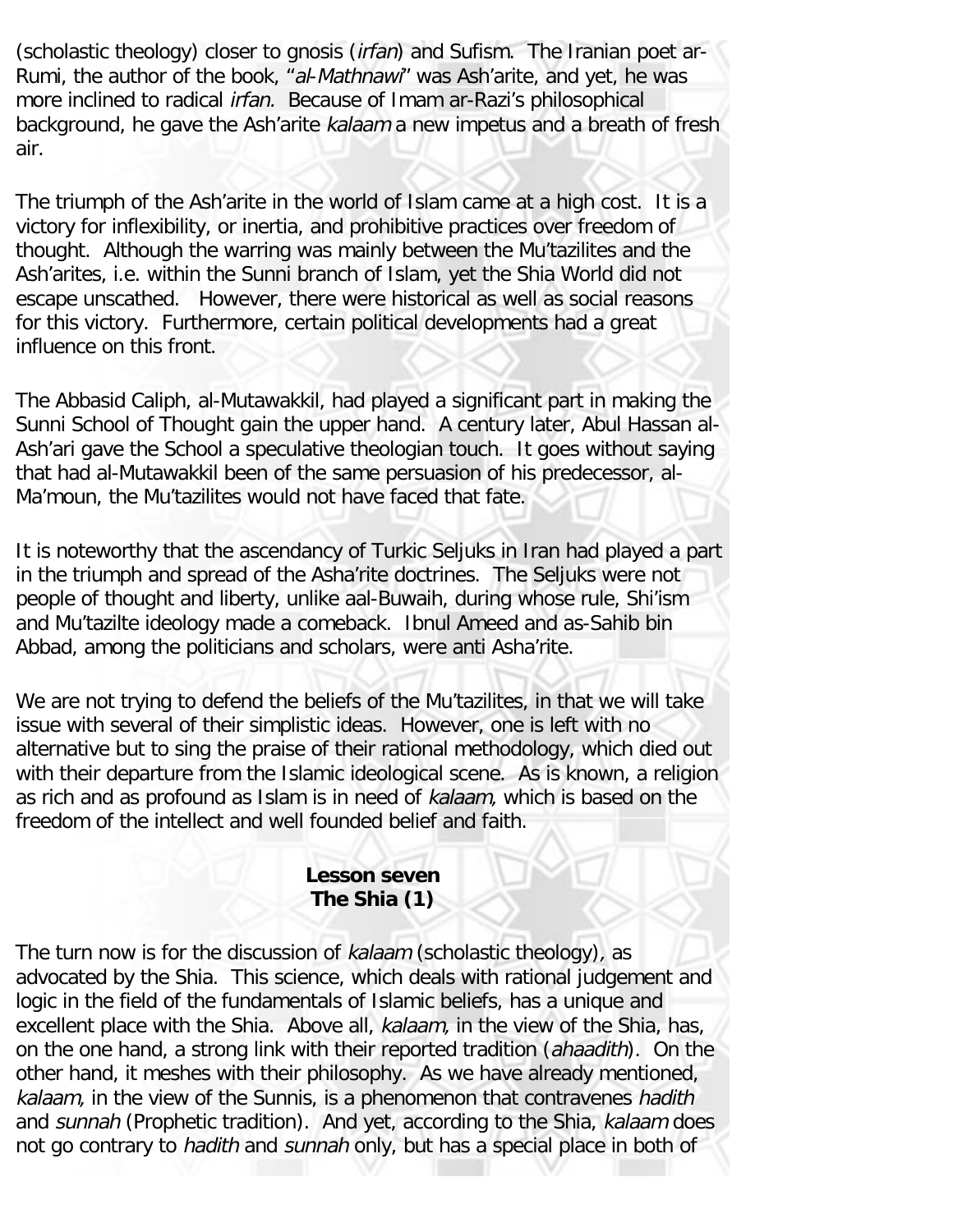them.

The secret of this is that the traditions of the Shia, unlike those of the Sunnis, comprise a number of hadiths that deal with logic, metaphysics, and sociology, which have undergone critical study and examination.

In the body of Sunni hadiths these subjects do not feature a lot. Should you come across issues, such as decree and destiny, God's Will and His Attributes, man's soul, and life after death, imamate, caliphate, reckoning and the book [of good and bad deeds], you will not find a detailed study that should go with any of those issues. When it comes to the Shia hadiths, you will find, as a matter of course, discussions and elucidations backed by ample evidence. It suffices to compare the sections, pertaining to these subjects, in the six Sunni authentic compendia of *hadith* with the corresponding ones in al-Kulaini's al-Kafi.

Consequently, in the Shia reported tradition, kalaam has been employed to mean intellection, i.e. rational analysis. It is for this reason too that the Shia did not split into two opposing schools, viz. Ahlul Hadith (traditionists) and Ahlul Kalaam (speculative theologians) as had been the case with the Sunnis.

Just to recap, according to Sunni sources, we have already mentioned that the first issue of controversy, over one of the fundamental beliefs of Muslims, was the question of the unbelief (kufr) of the fasiq (godless) by the Kharijites. Second in order was the question of man's freewill and choice, which was advanced by Ma'bad al-Juhni and Ghelan ad-Dimashqi, contrary to what the Umayyad rulers used to advocate. In the first half of the first century of the Islamic era, the debate erupted about the unity of the Attributes and the Essence, championed by al-Jahm bin Safwan. The idea of man's freewill, as espoused by Ma'bad and Ghelan, was taken on board by Wasil bin Ata' and Amr bin Obaid, co-founders of the Mu'tazilite School; they also took up the idea of the unity of the Essence and Attributes from al-Jahm. However, the idea of "the middle way", regarding the unbelief or belief of the godless was their own child. This was the beginning of the Islamic science of kalaam.

Indeed, this is one interpretation for the emergence of religious rational discussions in Islam, which was advocated by the orientalists and professors of Islamic thought in the East and the West.

Those people *[i.e. the orientalists]* had deliberately however, overlooked the role of Imam Ali (a.s.) in bringing these serious deductive and rational studies to the fore.

It is a known fact that raising such thought-provoking issues in the domain of Islamic thought was done by Imam Ali in his sermons, appeals, and letters. He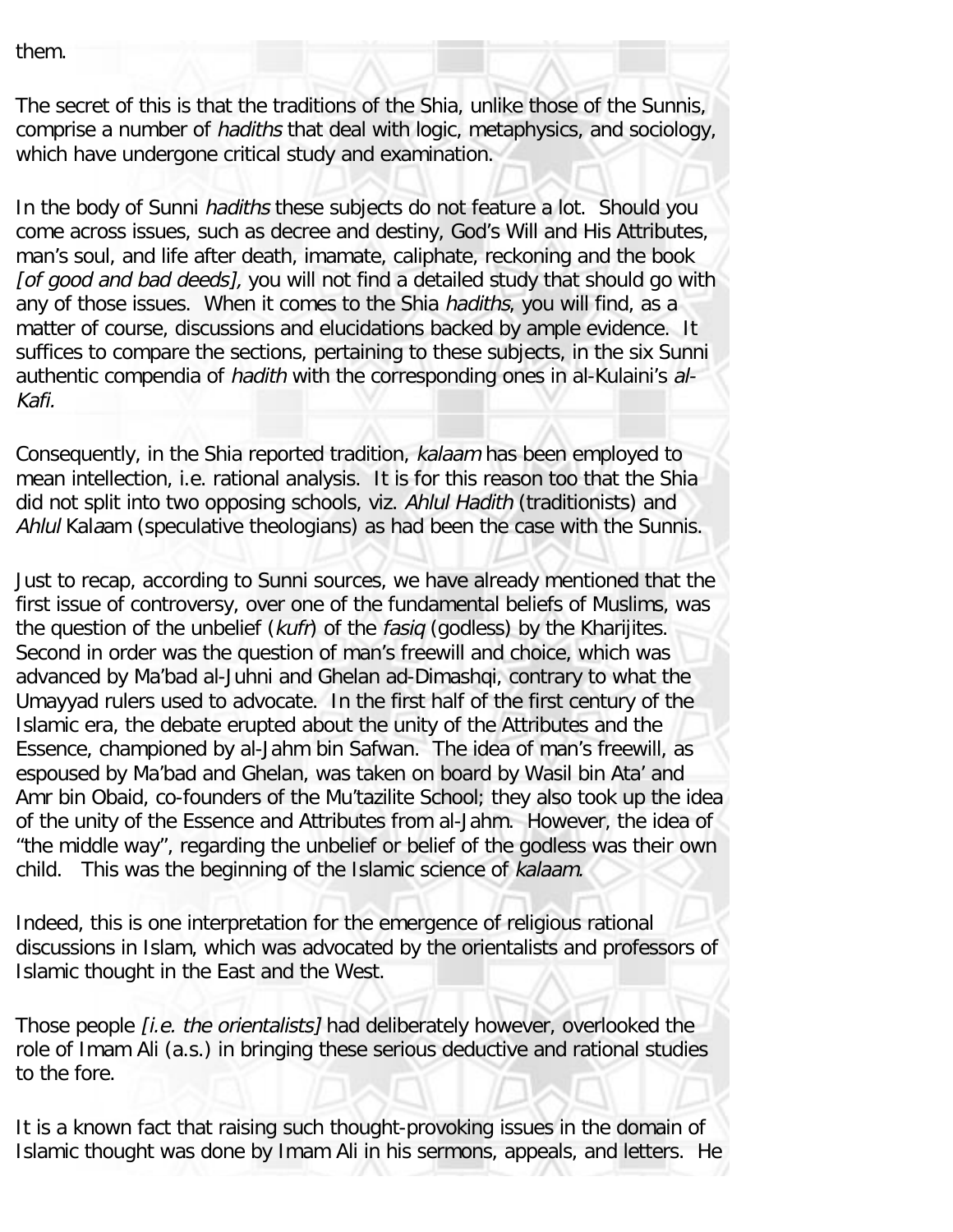was the first to talk about the Essence and the Attributes, Eternity and Transience, simplicity and complexity, unity and multiplicity, and other profound questions, the majority of which can be found in Nahjul Balagha (Path of Eloquence), an anthology of Imam Ali's words, and other authentic Shia reports. Those discussions and studies were characterized by the spiritual, which was completely alien to the kalaam techniques of the Mu'tazilites and Ash'arites that were the product of the thought prevalent in their own day and age.

Sunni historians recognize that Shia thought has been woven of a philosophical fibre. In other words, their intellectual and rational approach is based on deduction. Shia thought is dissimilar to the Hanbilite thought, which unequivocally reject the use of reason and evidence in reaching conviction in religious beliefs. It is also not like the Ash'arite thought, which takes its cue from reason and makes it subservient to the apparent meanings of expressions per se. And it is contrary to the Mu'tazilite thought, which unleashes the rational tendency, because it is based on argumentation that lack substance and proof.

As a result, most of the Muslim philosophers were of Shia persuasion. The heart of Islamic philosophy had and is still being kept pumping by the efforts of Shia scholars who have been imbued with this spirit by their Imams, especially the Commander of the Faithful, Ali (a.s.).

Shia philosophers did not approach philosophical argumentation with the same methodology of kalaam, shuttling between demonstrative wisdom (himkah burhaniyya) and a dialectic one (hikmah jadaliyya). Rather, they succeeded in reinforcing the fundamental beliefs of Islam, inspired by the Holy Qur'an and the emanations of the great Imams of religion. That is why if we want to compile a list of Shia scholastic theologians, meaning those expounders of Islamic Shia beliefs, we will include in it a group of transmitters of hadith and philosophers. This is so because Shia traditions (hadith) and philosophy have served the purpose of kalaam in a better way than the science of speculative theology (kalaam) itself.

However, if it is meant those scholars who fell under the sway of Mu'tazilite and Ash'arite are speculative theologians, we should confine the list to a very small number. And yet, we do not see any reason for this.

Putting aside the statements of the great Imams (a.s.) on beliefs, which are contained in their sermons, reports, and supplications, the first among Shia scholars, who wrote a book on this subject was Ali bin Ismael bin Maythem at-Tammar. Maythem at-Tammar himself was a companion of Imam Ali (a.s) and was a great orator and communicator. His grandson Ali bin Ismael lived during the lifetime of Amr bin Obaid and Abul Huthail al-Allaf, who were among the first generation of Mu'tazilite scholastic theologians in the first half of the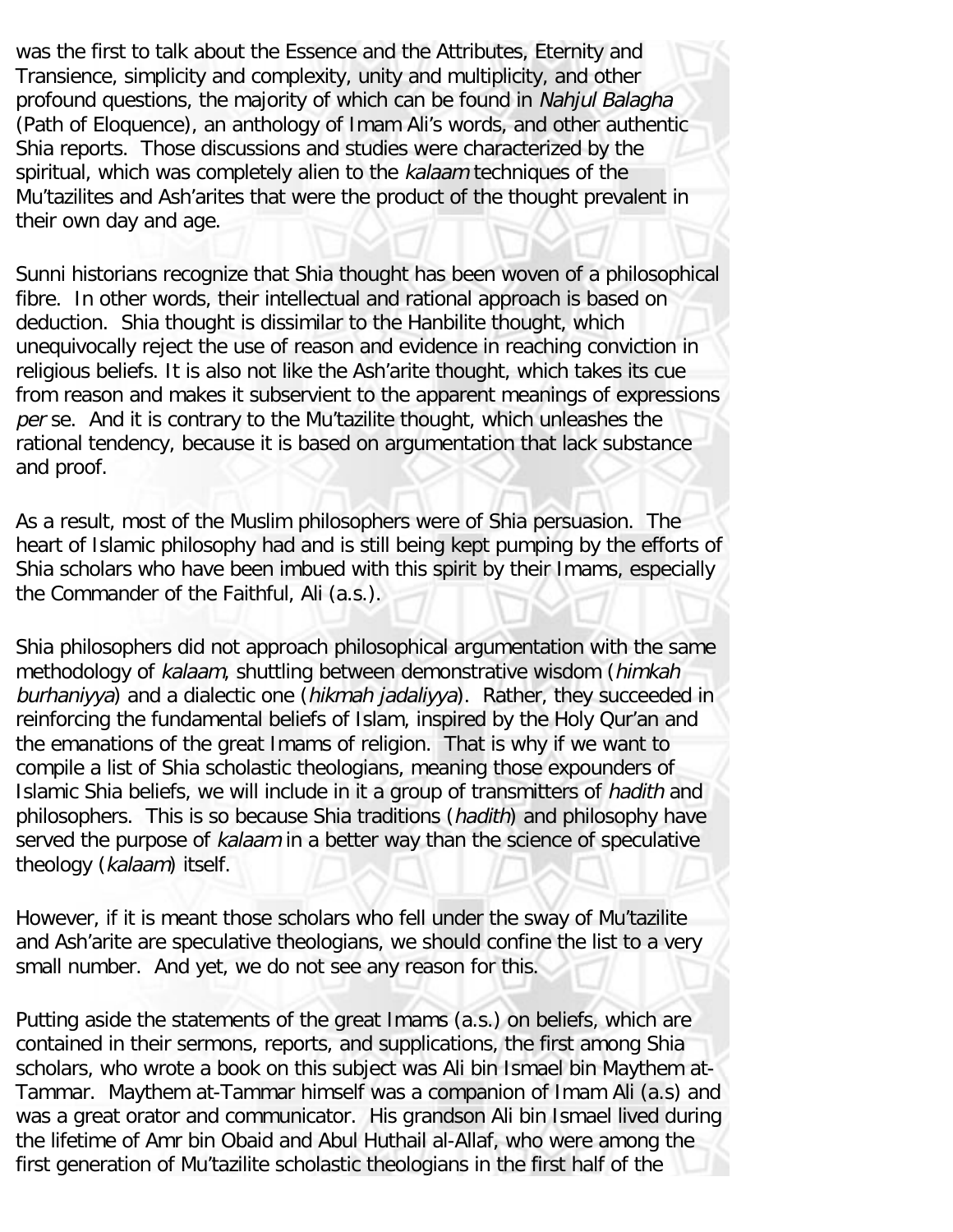second century of the Islamic era (i.e. Hijri).

Among the disciples of Imam Ja'far as-Sadiq (a.s.) [148/765], there was a group who earned the name, "scholastic theologians – mutakalimmeen)", such as Hisham bin al-Hakam [d. 198 H/812 CE], Hisham bin Salim, Humran bin A'yen, Abu Ja'far al-Ahwal, known as Mu'min at-Taq, and Qais bin Masir. In his monumental compendium of hadith, al-Kafi, al-Kulaini reports on a debate that took place between this group and an opposing one, with whose results Imam as-Sadiq (a.s.) was joyful.

Those scholars were instructed by Imam Ja'far as-Sadiq during the first half of the second century of the Islamic era. This is a clear proof that the Imams (a. s.) not only took it upon themselves to engage in kalaam, but brought up in their seminaries generations of scholars in this discipline. Hisham bin al-Hakam, for example, excelled in kalaam and not hadith or Qur'anic commentary. Even when he was of a tender age, Imam as-Sadiq (a.s.) used to give him a special treatment over others of his companions and students. There is agreement between observers that he earned this special treatment due to his outstanding scholarship in kalaam.

In raising the station of Hisham, the scholastic theologian, over the scholars of hadith and jurisprudence, Imam as-Sadiq wanted to stress the importance and value of doctrinal studies and give preference to kalaam over the other two subjects.

It is obvious that this type of conduct by the Imams (a.s.) played a role in spreading kalaam and shaping Shia rational thinking into a distinct kalaam and philosophical school.

Imam ar-Ridha (a.s.), [who was heir apparent to the Abbasid Caliph al-Ma'moun, d. 220/833], used to take part in the polemic sessions convened by al-Ma'moun for speculative theologians of different schools of thought. The proceedings of those debates have been recorded in the Shia books.

As the orientalists overlooked the ideological heritage of Imam Ali (a.s.), they did the same thing with those historical facts that show the Imams (a.s.) sparing no effort in initiating and promulgating rational research into doctrinal issues. And this is both puzzling and questionable.

Al-Fadhl bin Shathan an-Nashabouri, who was a companion of the Imams ar-Ridha, al-Jawad, and al-Hadi (a.s.), was a jurist, traditionist (hadith scholar), and scholastic theologian. He wrote several books in kalaam.

The majority of members of the House of Banu Nawbakht were scholastic theologians. Among them were al-Fadhl bin Abi Sahl, who was chief librarian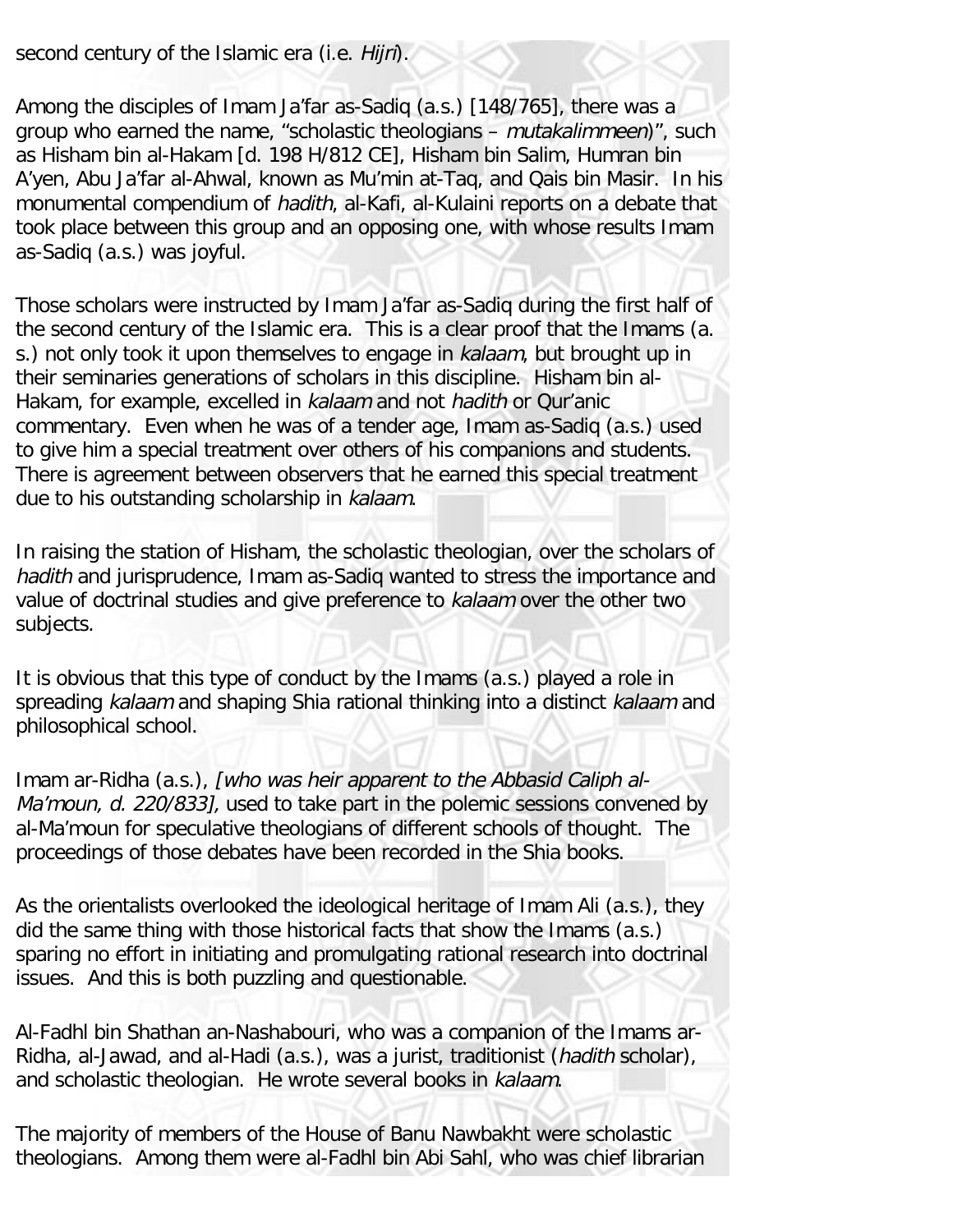of Baitul Hikmah (the House of Wisdom) Library during the rule of [Abbasid Caliph Haroun] ar-Rashid and was a reputed translator, Ishaq bin Abi Sahl, his son, Ismael, the latter's son, Ali and his grandson, Abu Sahl – who is known in the Shia circles as Sheikhul Mutakalimmeen (the teacher, or master, of speculative theologians), al-Hassan bin Mousa, the nephew of Ismael bin Ali, and others of this family of scholarship.

In the third century of the Islamic era, there emerged another luminary, i.e. Ibn Qubba ar-Razi. In the beginning of the fifth century of the Islamic era, a reference could be made to Abu Ali [Ahmad] bin Miskawaih al-Hakim [d. 421/1030], [who was a member of a distinguished group of thinkers who combined political careers with philosophical activity] and also a famous physician and author of the work, "Taharatul A'raaq – Purity of the Dispositions".

Shia scholastic theologians are many. Among them is Khawaja Nasiruddin at-Tusi [597/1201 – 672/1274], a well-known philosopher and mathematician, the author of the work, "Tajridul I'itiqaad – Uncovering the Belief". Allama (Scholar) al-Hilli, a very well-known jurist, the author of annotations on Tajridul I'itiqaad.

In his book Tajridul I'itiqaad, at-Tusi wrote an unrivalled and strong defence of kalaam, so much so that speculative theologians, who succeeded him, be they Sunni or Shia, followed in his footsteps. To him goes the credit of introducing significant and qualitative change into philosophy or wisdom (hikmah), in that he moved it away from argumentation to demonstrative proof. In later stages, though, this change was made complete, i.e. the break was irreversible between the old methodology and the new one. In fact all have become followers of wisdom of the proof (hikmah burhaniyya). On the other hand, kalaam (scholastic theology) lost its independence in favour of philosophy.

After at-Tusi, Shia philosophers used to discuss kalaam issues in a philosophical manner and context and achieved success in this regard more than their predecessors among scholastic theologians (*mutakalimmeen*). Sadrul Muta'aliheen and Allama Sabzwari, who were not considered among mutakalimmeen, reached the pinnacle of eloquence and influence in this discipline.

<span id="page-32-0"></span>As a matter of fact, if we consult the pristine sources of Islam, such as the Qur'an, Nahjul Balagha (Peak of Eloquence) and the traditions of the Prophet and his Pure Progeny, we would find out that this approach is closer to these sources than the first, *[i.e. kalaam methodology].* 

> **Lesson eight The Shia (2)**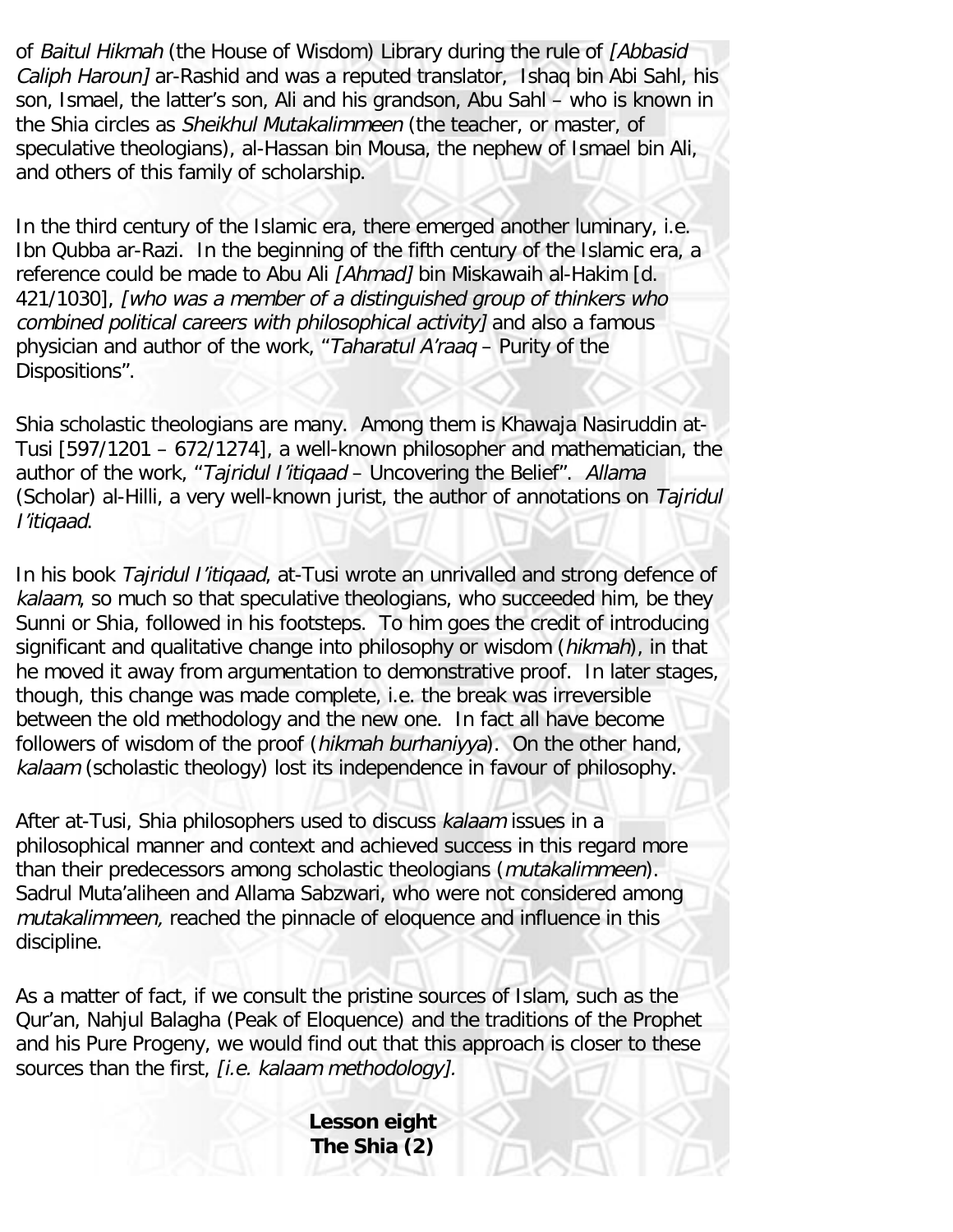In this lesson we shall discuss in brief some Shia theories in the context of kalaam, of the sort that are common between Muslim scholastic theologians.

During the discussion of the Mu'tazilte School, we have already mentioned that they maintain that their beliefs are based on five fundamentals, i.e. monotheism, justice, promise and threat, the middle position and enjoining what is good and forbidding what is evil. We have also said that what distinguishes these fundamentals from other ones they uphold is the fact that they are unique to them, and thus set them apart from other schools of thought. We should, therefore, not be deluded that they represent the fundamentals of their faith and the rest represent the branches.

Similarly, Shia scholars, and not their Imams (a.s.), stated the five fundamentals of Shiism, namely, monotheism, justice, prophethood, imamate, and resurrection.

It is widely recognized that these are the fundamentals of religion and what comes next is of the branches. In this respect, a question begs for an answer, i.e. if what is meant by the fundamentals of religion are those that are sufficient to be upheld by man in order to be Muslim, then would believing in monotheism and prophethood alone suffice? What verifies this is the implication of the testimony of faith (ash-Shahadatain), [i.e. the two-part statement of: I bear witness that there is no god but Allah, and that Mohammad is the Messenger of Allah]. The second part of this declaration of faith relates to the prophethood of our master Mohammad (s.a.w.), the Seal of Prophets, in particular. As regards the prophethood of the other prophets, it is outside the remit of the declaration of faith. And yet, the reality is that what constitutes part of the fundamentals of religion and thereby warrant believing in is the prophethood of all God's prophets.

However, if fundamentals of religion imply, from an Islamic perspective, those ones that are of belief and faith, to the exclusion of practical acts of worship, there remain other matters that merit believing in, such as the angels:

**"The Messenger believed in what had been revealed to him from his Lord, as do the men of faith, each one (of them) believed in Allah, His angels, His books, and His Messengers.."** (2/285)

Again, what sets the Divine Attribute of Justice apart from the other Attributes, such as Omniscience, Omnipotence, Life, Hearing, etc. to warrant a place among other articles of faith? If believing in God's Attributes is fundamental, it then follows that one has to believe in all the Attributes. If it is not the case, no other Attribute should be left out.

The crux of the matter is that the reasons for choosing these fundamentals are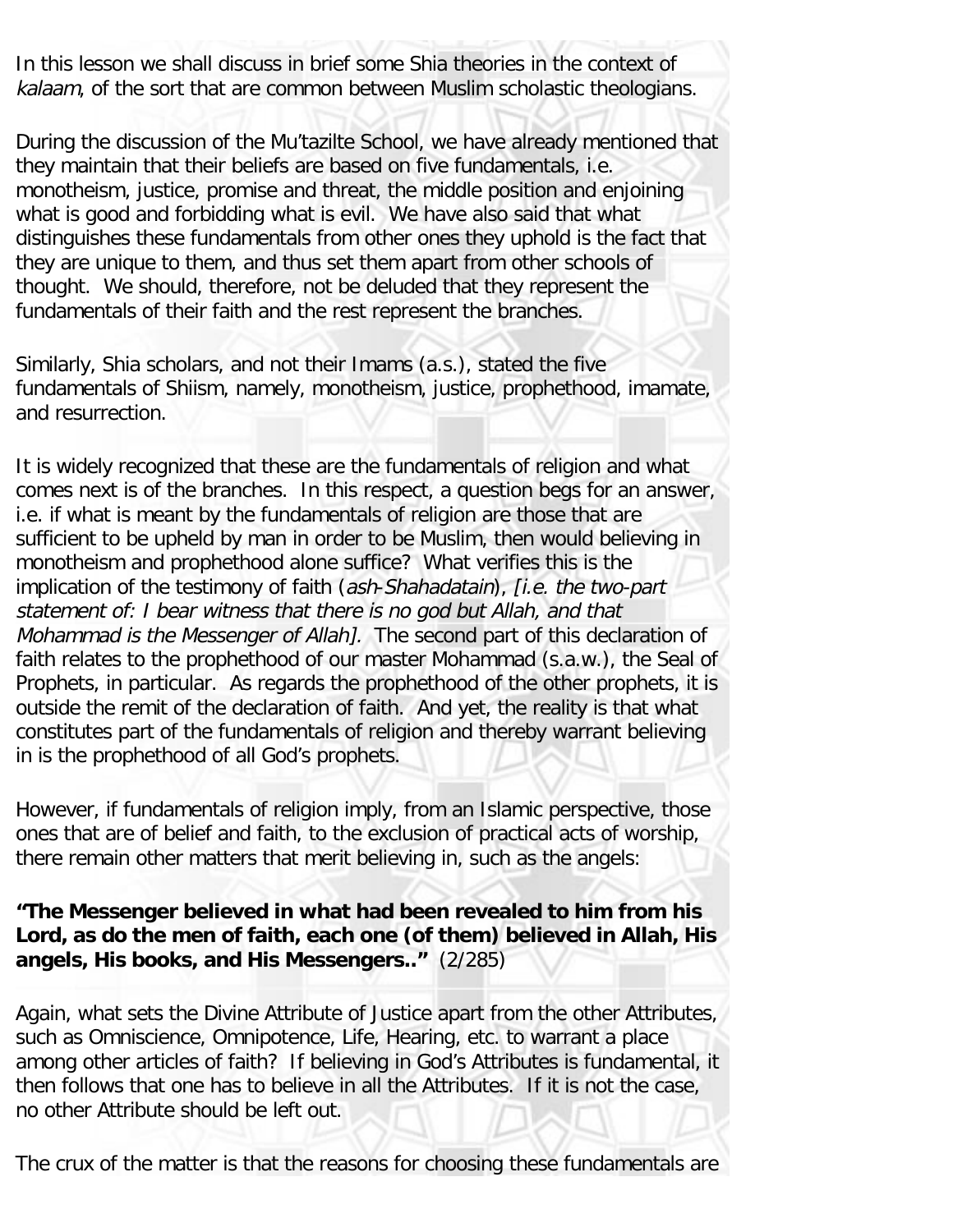that they are regarded as fundamentals worthy of advocating in the view of Islam. On the other hand, they represent one of the distinct features of the [Shia] School of Thought. However, Islam has validated the fundamentals of monotheism, justice, and prophethood, and thus upholding them is considered one of Islam's goals. As for the fundamental of justice, it is distinctively Shia.

That is, although Justice is not different from the other Attributes, nor is it one of the objectives of the faith, yet it represents the Shia's special vision of Islam.

With Shia, two features characterize Justice, in that it falls within the domain of the articles of the faith and clearly defines the boundaries of their distinctive School of Thought.

Going back to the belief in the angels, which is predetermined in the Holy Qur'an, why did it not feature among the five fundamentals? The answer to this question is that those five fundamentals of belief fall within the objectives of Islam, in that the Prophet (s.a.w.) called on people to embrace them and that his noble mission was contingent on this belief. As for believing in the angels and all necessities of religion, such as prayer and fast, they are not among the goals of the Prophetic Message. Nevertheless, they go hand in hand with it. In other words, this belief is deemed a prerequisite to believing in prophethood, and not among its aims.

Should we consider the fundamental of Imamate from social and political perspectives, i.e. power and leadership, it is like Justice, i.e. it does not come under the umbrella of matters of faith. However, if we view it in moral terms, where the Imam is dubbed as "Hujjat Ullah – the Proof of God" and "Khalifat Ullah – the Representative, or Caliph, of God", and the moral relationship between every Muslim and sensible men at all times are considered a forgone conclusion, Imamate would become part of the articles of faith.

Now, we give below kalaam doctrines relating to the Shia, in addition to the five fundamentals:

**1. Monotheism,** which is one of the five fundamentals endorsed by both the Mu'tazilites and the Ash'arites. It is worth noting that the monotheism in which the Mutazilites believe, and which is unique to their School, is the Unity of the Attributes that the Ash'arites rejected. As for the type of monotheism in which the Ash'arites believe, it is the Unity of Actions, which the Mu'tazilites refuted.

We have already mentioned that there is unanimity on both Unity of the Essence and Unity of worship, and thus they do not feature in this discussion.

In addition to Unity of the Essence and Unity of worship, the brand of monotheism to which the Shia subscribe is the one, which consists of Unity of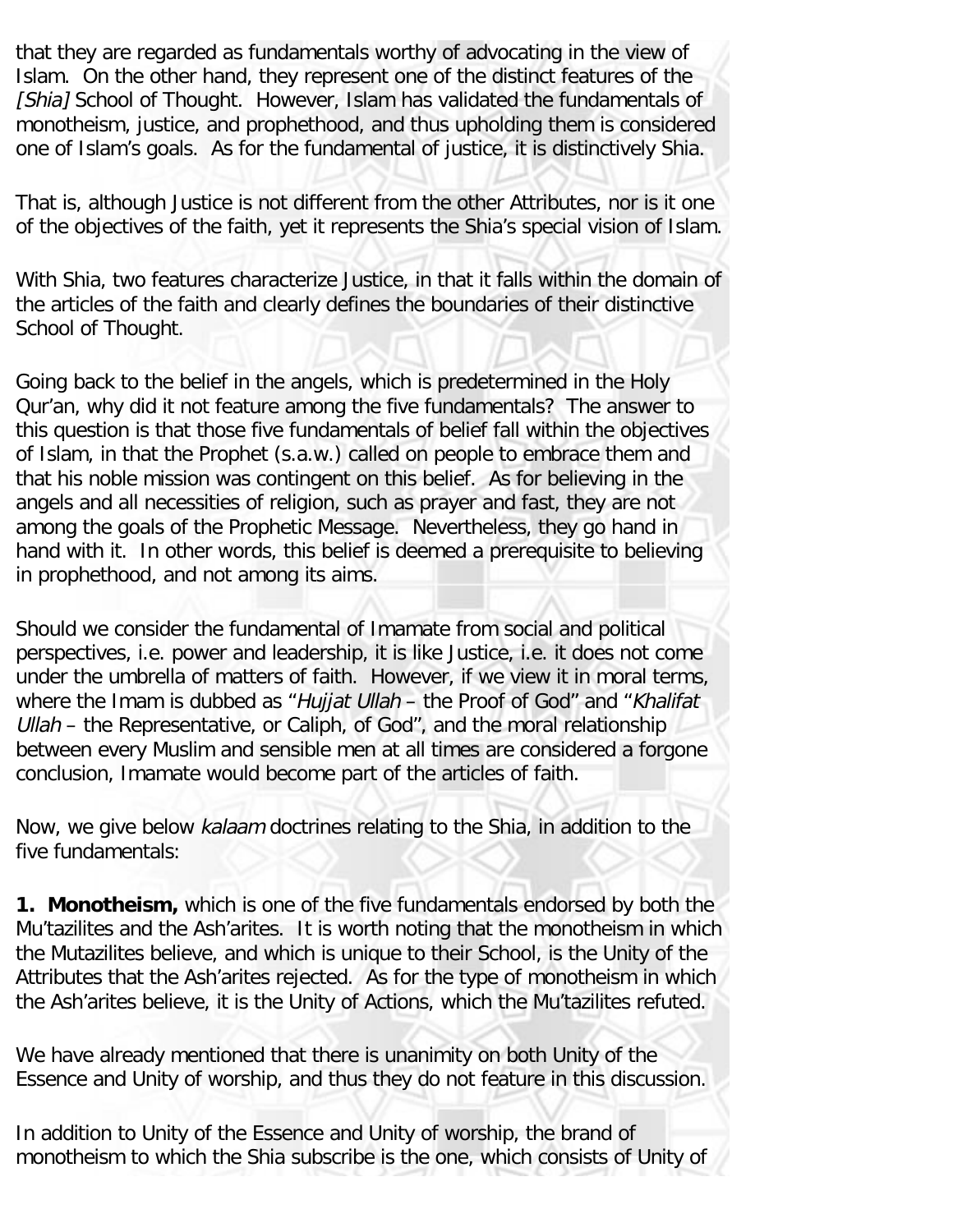the Attributes and Unity of the Actions. However, with them, Unity of the Attributes is different from that advocated by the Mu'tazilites. Similarly, their type of belief in the Unity of Actions is unlike that upheld by the Ash'arites.

According to the Mu'tazilites, Unity of the Attributes means that the Divine Essence is devoid of any Attribute. With the Shia, Unity of the Attributes means that the Attributes are the very Essence, i.e. they are indivisible.

For more details, you can consult the Shia works of philosophy and kalaam (scholastic theology).

As held by the Shia, Unity of the Actions is different from that espoused by the Ash'arites, as they deny the influence of any being, apart from God, in that they say that the Originator of acts of worship is God, and that man is not capable of commissioning his own actions and embarking on them. This type of belief entails pure compulsion (*jabr*). However, it has been disproved with sufficient evidence. Unity of actions, as advocated by the Shia, means that the law of causality is original. That is, each and every effect, which is dependent on a cause that is close to it, is simultaneously existential by the Absolute Truth (Thatul Haqq), [i.e. God]. The two are symmetrical not asymmetrical (or contradictory).

**2. Justice:** Both the Shia and the Mu'tazilites agree on the fundamental of Justice. This means that God emanates, is merciful, gracious and causes affliction in accordance with intrinsic merits. The world of beings (creation), which is contingent upon emanation (faydh), mercy, affliction, grace, reward and punishment, has been based on a meticulous system. The Asha'rite deny this fundamental and the system that goes with it. They maintain that upholding Justice, in this sense, entails the infringement upon the Thatul Haqq, or God, and this, they add, goes against the grain of Him being the All-poweful (Qahiryya mutlaqah).

**3. Freewill and choice:** The Shia's belief in this precept is more or less similar to that espoused by the Mu'tazilites. According to the latter, freewill is akin to tafweedh (delegation, or empowerment), i.e. man is left to his own devices, that is, independent of the Divine Will. Obviously, this, as we have already made clear, is impossible.

With the Shia, freewill means that God created man with freewill. However, in his existence and other affairs – the domain of actions included, man, as is the case with the other creation, is dependent upon the Thatul Haqq, drawing on His Will and Providence.

Accordingly, freewill with the Shia is a middle position between the compulsion of the Ash'arites and the empowerment of the Mu'tzilites. This belief is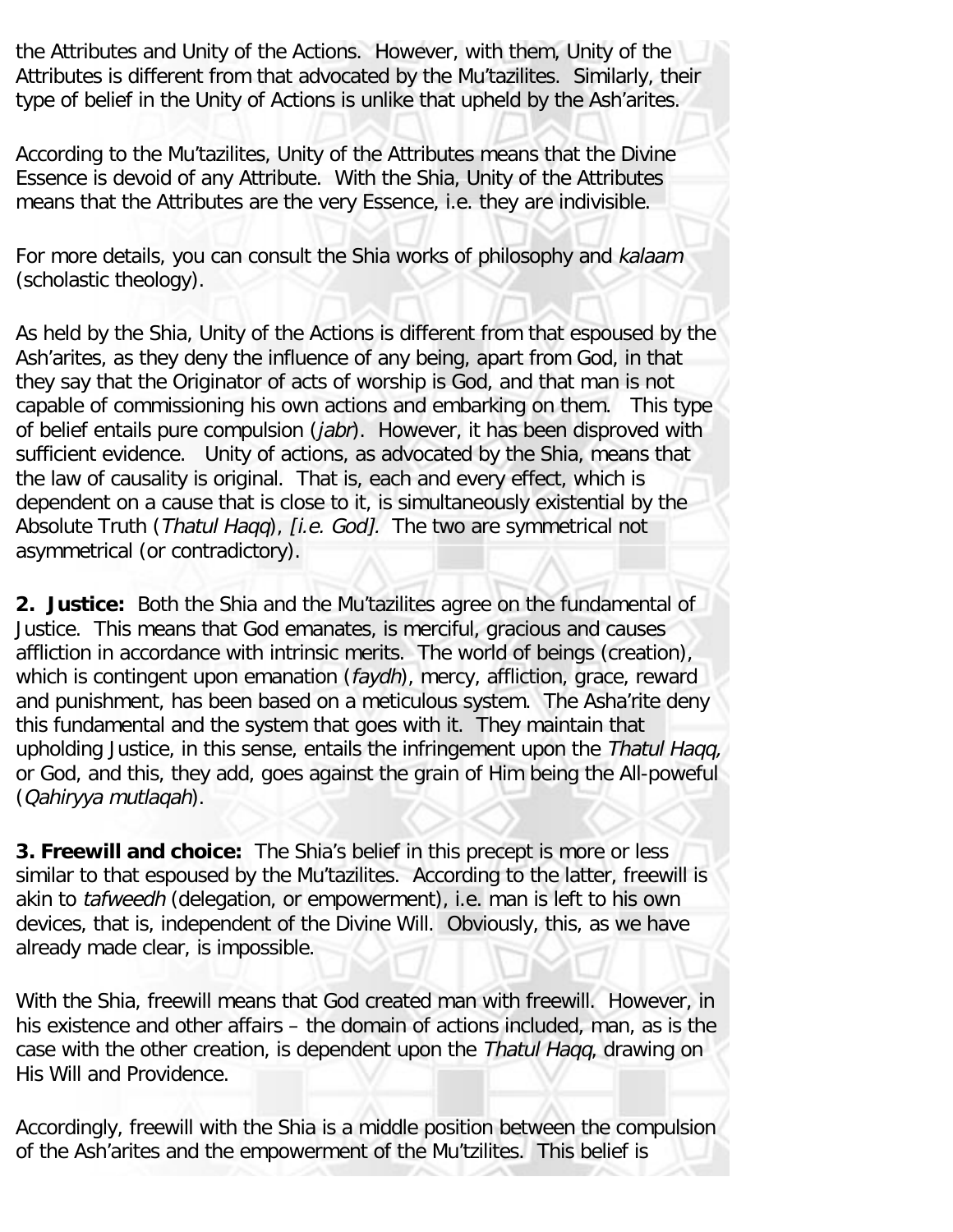contained in a famous hadith related from the Imams (a.s.), "It is neither jabr (compulsion) nor tafweedh (delegation), but a position between the two". This tenet is a branch of the fundamental of Justice.

**4. Inherent good and repugnance:** The Mu'tazilites are of the opinion that actions, in themselves, may be good or bad (repugnant). Justice, for instance, is good in itself, whereas injustice is repugnant in itself. Thus, a sensible person is the one who embarks on actions that are good and keeps away from those that are repugnant. And since God is Wise, His wisdom necessitates that He commissions actions that are good; He is incapable of doing bad things. Therefore, the requirements of good/repugnant things (actions) are something and God's Wisdom is something else. That is why it is said that it is incumbent on God to carry out certain actions, whereas He is incapable of doing some other things that are repugnant.

The Ash'arites are diametrically opposed to this idea, in that they reject the intrinsic goodness or repugnance of things; they also reject what is incumbent and not so on God.

Some Shia theologians were influenced by the Mu'tazilite line of thinking and accepted their argument. Others got bogged down with the intricacies of thought, and although accepted the case for inherent goodness and repugnance of things, yet they did not consider it applicable to the Divine.

#### **5. Graciousness and opting for what is in the best interest of man:**

The Ash'arites and the Mu'tazilites engaged one another in debate about God's Grace, meaning that He always opts for what is in the best interest of man (intikhabul aslah). That is, does this system have prevalence in the universe? The Mu'tazilites maintain that Grace (lutf), as an obligation or duty [towards man], is incumbent on God, whereas the Ash'arites reject this assertion.

It goes without saying that the principle of Graciousness, or Kindness, (lutf) branches out from the two fundamentals of Justice and rational good and repugnant (alhusn wal qubh al 'aqliyyain). Some Shia scholastic theologians took this principle on board, and yet dismissed the idea of "God is obligated to be gracious to His creation" as manifestly wrong. They also have discussions about the claim, "God always opts for what is in the best interest of man", which we cannot dwell on in this study.

# **6. Originality of the intellect, its independence and**

**authoritativeness:** The Shia have said that the human mind is imaginative, authoritative and independent more so than the Mu'tazilites. In the reports from the Infallibles (a.s.), there are many references to the intellect being described as the messenger within as opposed to the Prophet (s.a.w.) being the manifest messenger. In Shia jurisprudence, reason, or intellect, is one of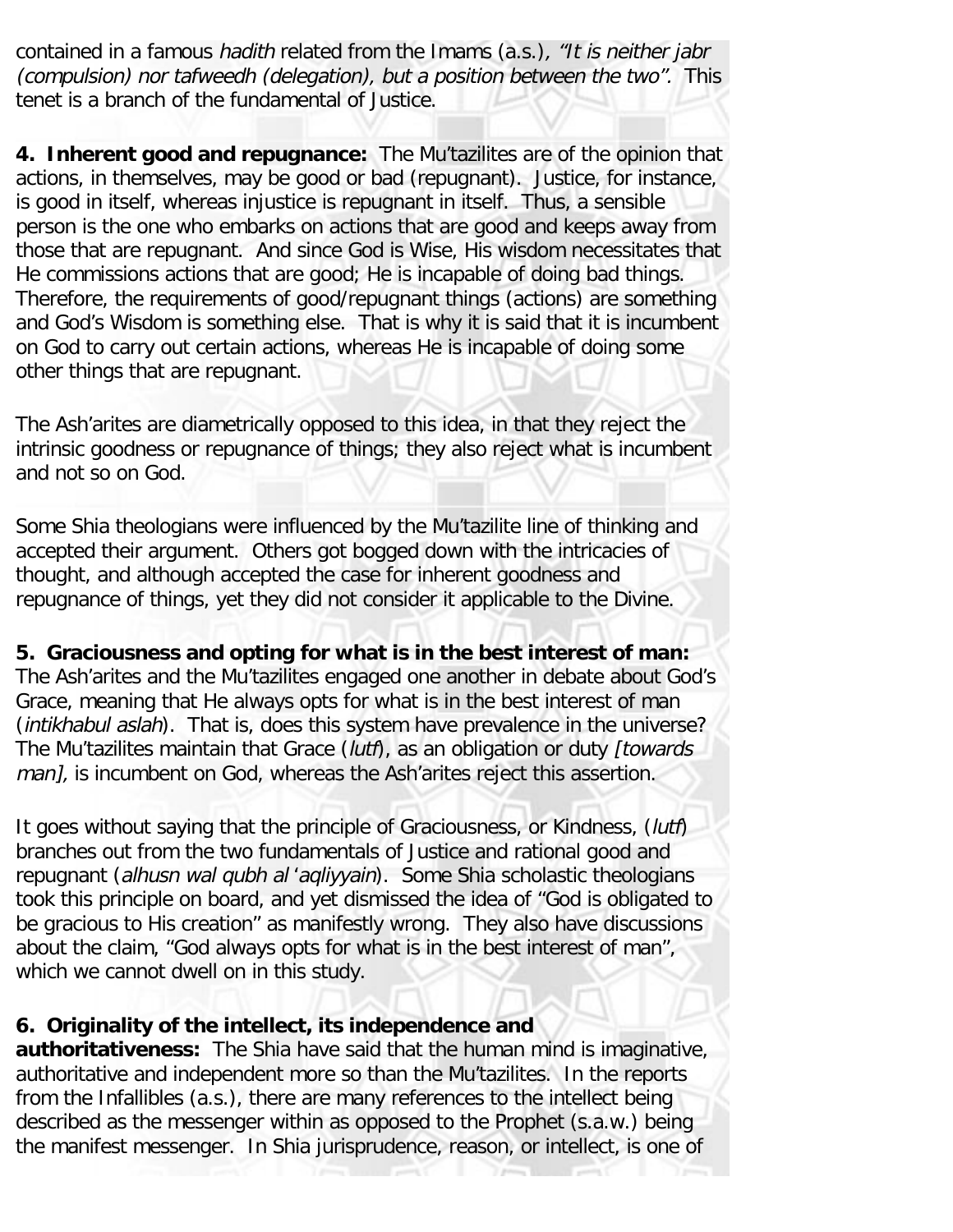the four principles, or tools, of deducing religious rulings.

**7. The aim behind God's Actions:** The Ash'arites deny this principle. They argue that "intents and purposes" are the exclusive preserve of man, or similar creations. Allah is far above (munazzah) these things, because, they hasten to add that, if it is like this, God would appear as though He were coerced to do such actions.

The Shia subscribe to this Mu'tazilite doctrine, and yet they differentiate between the objective of the action and the intent of the doer. What is inconceivable is that God becomes an objective in Himself in His Actions. As for the objective that relates to the created, it does not detract, in any way, from the loftiness of [God's] Essence, its Perfection, and Independence.

**8.** Bada', or change of mind, of the Divine Action is acceptable: As it is acceptable for God to abrogate the laws, it is acceptable for Him to change His Mind.

[However, when the word bada' is used in relation to God, it means to express. That is, there are certain commandments, which come into force according to expediency for the time being only and thereafter the same are abrogated or some new commandments take their place. When the word bada' is used in relation to man, it is said that after taking a decision to do something, he decides to abandon it. This change of mind is due to man's inability to understand as to what is good for him or may be it is due to his repenting of his past actions. Bada', in this sense is impossible in the case of God because He is free from ignorance and defect. Thus, the Shia do not attribute this meaning of bada to God].

For further reading on this topic, you may consult the books of philosophy, such as the work, "Kitabul Asfar al-Arba'a - The Four-volume Book", by Sadrul Mata'aliheen.

**9. Seeing God:** The Mu'tazilites vehemently deny this question. They believe that man reaches the stage of believing in God per se. And this is a matter for man's conscience and intellect, which are the only two paths that lead to certitude in the existence of God, and the latter is the highest point of faith. God cannot be physically seen in any manner. The proof on this is this Qur'anic verse:

**"No vision can grasp Him, but His grasp is over all vision; He is subtle well-aware".** (6/103).

As regards the Ash'arites, they are adamant that God can be seen, but only on the Day of Judgement. Their proof on this is contained in some reports and